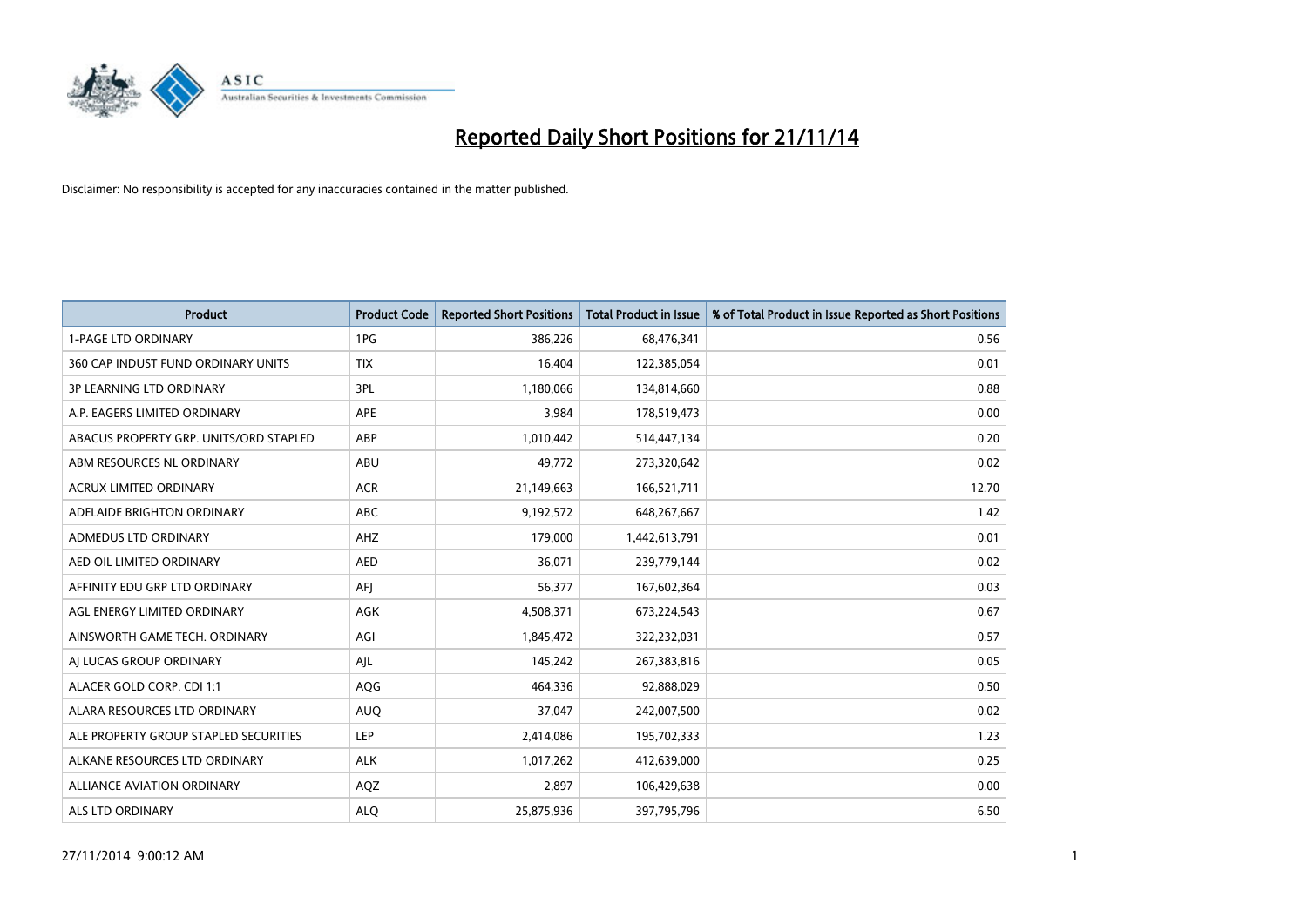

| <b>Product</b>                          | <b>Product Code</b> | <b>Reported Short Positions</b> | <b>Total Product in Issue</b> | % of Total Product in Issue Reported as Short Positions |
|-----------------------------------------|---------------------|---------------------------------|-------------------------------|---------------------------------------------------------|
| ALTIUM LIMITED ORDINARY                 | <b>ALU</b>          | 140,534                         | 129,272,762                   | 0.11                                                    |
| ALUMINA LIMITED ORDINARY                | <b>AWC</b>          | 39,952,995                      | 2,806,225,615                 | 1.42                                                    |
| AMALGAMATED HOLDINGS ORDINARY           | AHD                 | 9,697                           | 157,911,826                   | 0.01                                                    |
| AMCOM TELECOMM, ORDINARY                | AMM                 | 5,735,039                       | 266,399,148                   | 2.15                                                    |
| AMCOR LIMITED ORDINARY                  | AMC                 | 10,364,628                      | 1,206,684,923                 | 0.86                                                    |
| AMP LIMITED ORDINARY                    | AMP                 | 13,286,882                      | 2,957,737,964                 | 0.45                                                    |
| ANSELL LIMITED ORDINARY                 | <b>ANN</b>          | 5,916,509                       | 153,139,924                   | 3.86                                                    |
| ANTARES ENERGY LTD ORDINARY             | AZZ                 | 810,364                         | 255,000,000                   | 0.32                                                    |
| ANZ BANKING GRP LTD ORDINARY            | ANZ                 | 14,319,398                      | 2,756,627,771                 | 0.52                                                    |
| APA GROUP STAPLED SECURITIES            | <b>APA</b>          | 12,328,688                      | 835,750,807                   | 1.48                                                    |
| APN NEWS & MEDIA ORDINARY               | <b>APN</b>          | 156,630                         | 1,029,041,356                 | 0.02                                                    |
| APN OUTDOOR GRP ORDINARY                | <b>APO</b>          | 155,520                         | 166,614,509                   | 0.09                                                    |
| AQUARIUS PLATINUM. ORDINARY             | <b>AOP</b>          | 8,937,574                       | 1,465,473,903                 | 0.61                                                    |
| ARAFURA RESOURCE LTD ORDINARY           | <b>ARU</b>          | 2,000                           | 441,270,644                   | 0.00                                                    |
| ARB CORPORATION ORDINARY                | ARP                 | 1,039,478                       | 72,505,302                    | 1.43                                                    |
| ARDENT LEISURE GROUP STAPLED SECURITIES | AAD                 | 1,044,414                       | 438,666,245                   | 0.24                                                    |
| ARENA REIT. ORDINARY UNITS              | <b>ARF</b>          | 113,732                         | 211,605,103                   | 0.05                                                    |
| ARISTOCRAT LEISURE ORDINARY             | ALL                 | 810,438                         | 630,022,253                   | 0.13                                                    |
| ARRIUM LTD ORDINARY                     | ARI                 | 75,924,041                      | 2,937,293,755                 | 2.58                                                    |
| ASALEO CARE LIMITED ORDINARY            | AHY                 | 5,636,172                       | 603,469,434                   | 0.93                                                    |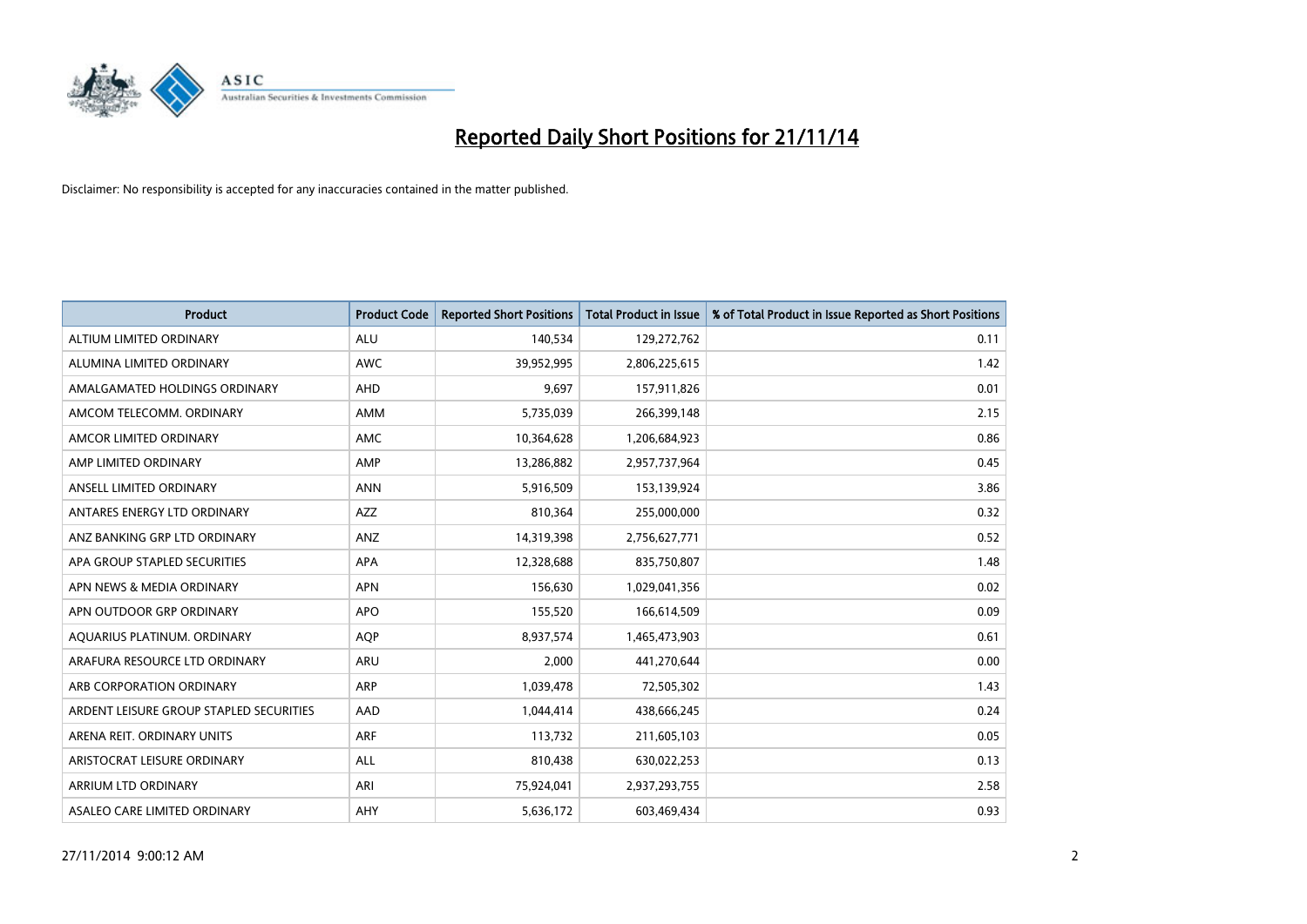

| <b>Product</b>                            | <b>Product Code</b> | <b>Reported Short Positions</b> | <b>Total Product in Issue</b> | % of Total Product in Issue Reported as Short Positions |
|-------------------------------------------|---------------------|---------------------------------|-------------------------------|---------------------------------------------------------|
| ASCIANO LIMITED ORDINARY                  | <b>AIO</b>          | 1,791,483                       | 975,385,664                   | 0.18                                                    |
| ASHLEY SERVICES GRP ORDINARY              | <b>ASH</b>          | 50,000                          | 150,000,000                   | 0.03                                                    |
| ASPEN GROUP ORD/UNITS STAPLED             | APZ                 | 143,637                         | 113,183,450                   | 0.13                                                    |
| ASPIRE MINING LTD ORDINARY                | <b>AKM</b>          | 314                             | 703,463,306                   | 0.00                                                    |
| ASTRO JAP PROP GROUP STAPLED US PROHIBIT. | AJA                 | 120,376                         | 67,197,388                    | 0.18                                                    |
| ASX LIMITED ORDINARY                      | ASX                 | 5,205,018                       | 193,595,162                   | 2.69                                                    |
| ATLAS IRON LIMITED ORDINARY               | <b>AGO</b>          | 115, 167, 716                   | 919,475,619                   | 12.53                                                   |
| ATRUM COAL NL ORDINARY                    | <b>ATU</b>          | 87,848                          | 170,142,959                   | 0.05                                                    |
| AUCKLAND INTERNATION ORDINARY             | AIA                 | 46,387                          | 1,190,484,097                 | 0.00                                                    |
| AURIZON HOLDINGS LTD ORDINARY             | AZJ                 | 3,401,871                       | 2,137,284,503                 | 0.16                                                    |
| AUSDRILL LIMITED ORDINARY                 | ASL                 | 22,527,976                      | 312,277,224                   | 7.21                                                    |
| AUSENCO LIMITED ORDINARY                  | AAX                 | 788,484                         | 168,449,799                   | 0.47                                                    |
| AUSNET SERVICES STAPLED SECURITIES        | <b>AST</b>          | 30,301,386                      | 3,425,244,162                 | 0.88                                                    |
| AUST INDUSTRIAL REIT UNIT                 | ANI                 | 135,664                         | 96,288,031                    | 0.14                                                    |
| <b>AUSTAL LIMITED ORDINARY</b>            | ASB                 | 810,357                         | 346,772,567                   | 0.23                                                    |
| AUSTBROKERS HOLDINGS ORDINARY             | <b>AUB</b>          | 70,320                          | 61,712,763                    | 0.11                                                    |
| AUSTEX OIL LIMITED ORDINARY               | <b>AOK</b>          | 62,000                          | 558,571,402                   | 0.01                                                    |
| AUSTIN ENGINEERING ORDINARY               | ANG                 | 794,721                         | 84,274,004                    | 0.94                                                    |
| AUSTRALIAN AGRICULT, ORDINARY             | AAC                 | 5,832,957                       | 532,474,721                   | 1.10                                                    |
| AUSTRALIAN PHARM. ORDINARY                | API                 | 11,060,301                      | 488,115,883                   | 2.27                                                    |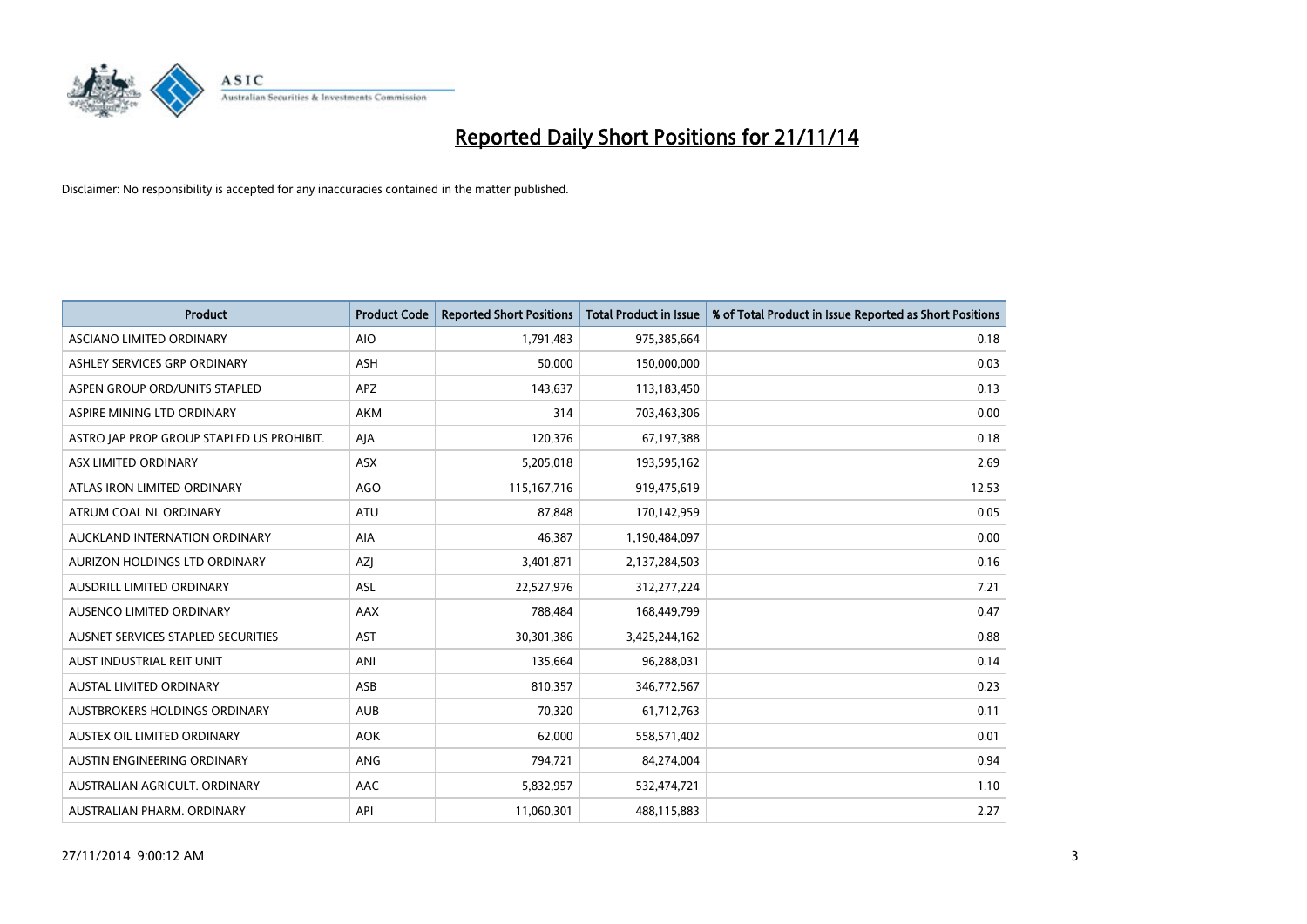

| <b>Product</b>                       | <b>Product Code</b> | <b>Reported Short Positions</b> | <b>Total Product in Issue</b> | % of Total Product in Issue Reported as Short Positions |
|--------------------------------------|---------------------|---------------------------------|-------------------------------|---------------------------------------------------------|
| <b>AUTOMOTIVE HOLDINGS ORDINARY</b>  | AHE                 | 2,746,535                       | 306,437,941                   | 0.90                                                    |
| AVANCO RESOURCES LTD ORDINARY        | <b>AVB</b>          | 3,187,658                       | 1,661,675,855                 | 0.19                                                    |
| AVEO GROUP STAPLED SECURITIES        | AOG                 | 3,088,173                       | 499,536,460                   | 0.62                                                    |
| AWE LIMITED ORDINARY                 | AWE                 | 2,558,562                       | 525,861,050                   | 0.49                                                    |
| <b>AZONTO PET LTD ORDINARY</b>       | <b>APY</b>          | 1                               | 1,159,375,100                 | 0.00                                                    |
| AZUMAH RESOURCES ORDINARY            | <b>AZM</b>          |                                 | 389,316,919                   | 0.00                                                    |
| <b>BANDANNA ENERGY ORDINARY</b>      | <b>BND</b>          | 17,540,654                      | 528,481,199                   | 3.32                                                    |
| BANK OF QUEENSLAND. ORDINARY         | <b>BOQ</b>          | 1,622,711                       | 363,416,835                   | 0.45                                                    |
| <b>BASE RES LIMITED ORDINARY</b>     | <b>BSE</b>          | 5,184,009                       | 563,902,771                   | 0.92                                                    |
| <b>BATHURST RES LTD. ORDINARY</b>    | <b>BRL</b>          | 300,729                         | 947,828,434                   | 0.03                                                    |
| BC IRON LIMITED ORDINARY             | <b>BCI</b>          | 16,649,828                      | 191,691,179                   | 8.69                                                    |
| BEACH ENERGY LIMITED ORDINARY        | <b>BPT</b>          | 7,195,442                       | 1,297,496,886                 | 0.55                                                    |
| BEADELL RESOURCE LTD ORDINARY        | <b>BDR</b>          | 61,796,524                      | 798,657,280                   | 7.74                                                    |
| <b>BEGA CHEESE LTD ORDINARY</b>      | <b>BGA</b>          | 2,275,955                       | 152,602,945                   | 1.49                                                    |
| BENDIGO AND ADELAIDE ORDINARY        | <b>BEN</b>          | 15,644,606                      | 450,904,075                   | 3.47                                                    |
| BENITEC BIOPHARMA ORDINARY           | <b>BLT</b>          | 8,928                           | 115,218,993                   | 0.01                                                    |
| BERKELEY RESOURCES ORDINARY          | <b>BKY</b>          | 77,000                          | 180,361,323                   | 0.04                                                    |
| BETASHARESCASHETF ETF UNITS          | AAA                 | 700                             | 12,958,172                    | 0.01                                                    |
| <b>BHP BILLITON LIMITED ORDINARY</b> | <b>BHP</b>          | 11,471,556                      | 3,211,691,105                 | 0.36                                                    |
| <b>BIGAIR GROUP LIMITED ORDINARY</b> | BGL                 | 49,160                          | 172,872,340                   | 0.03                                                    |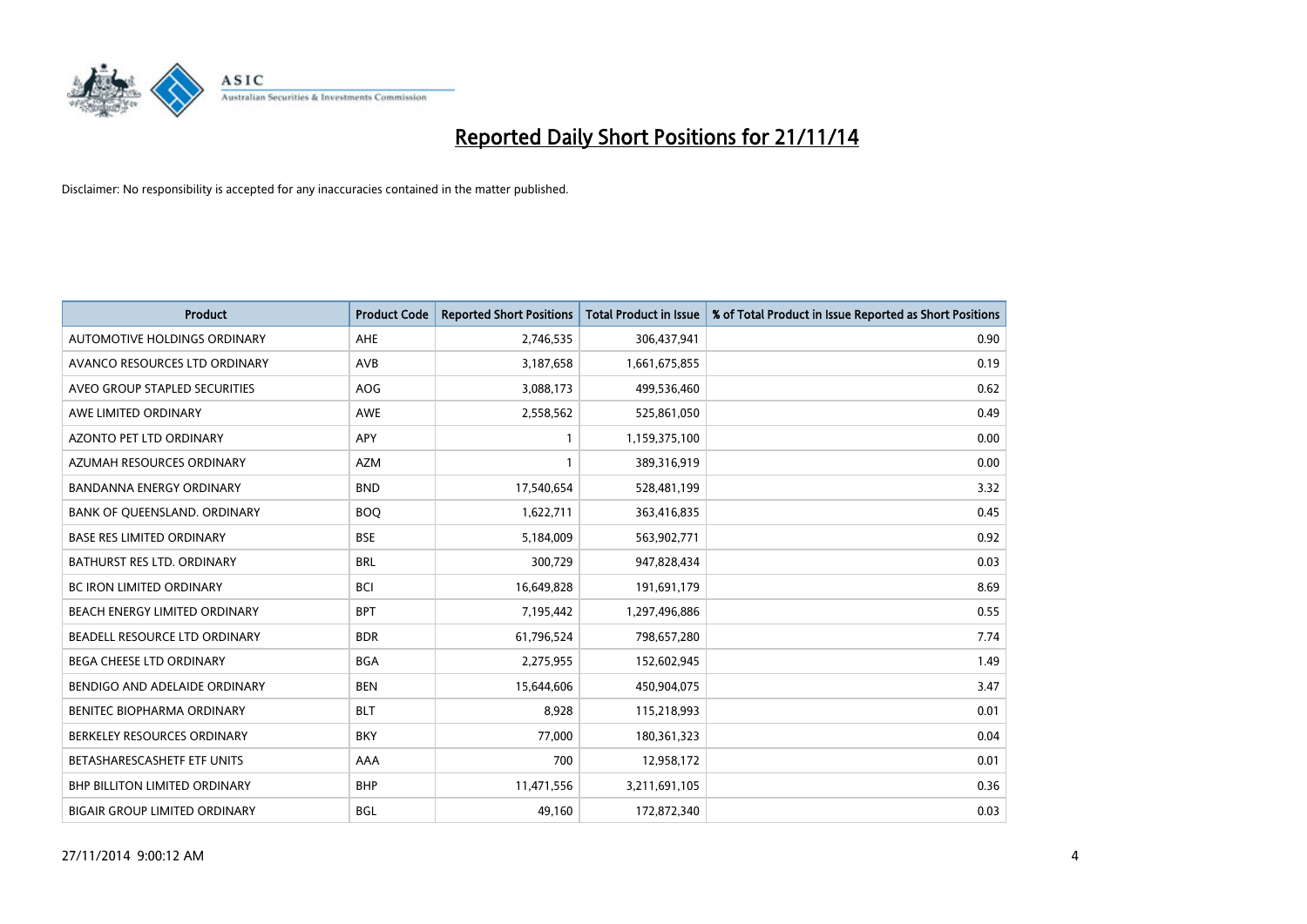

| Product                                       | <b>Product Code</b> | <b>Reported Short Positions</b> | <b>Total Product in Issue</b> | % of Total Product in Issue Reported as Short Positions |
|-----------------------------------------------|---------------------|---------------------------------|-------------------------------|---------------------------------------------------------|
| <b>BILLABONG ORDINARY</b>                     | <b>BBG</b>          | 8,855,708                       | 990,370,034                   | 0.89                                                    |
| BIRIMIAN GOLD LTD ORDINARY                    | <b>BGS</b>          | 2,000,000                       | 864,981,654                   | 0.23                                                    |
| <b>BLACKHAM RESOURCES ORDINARY</b>            | <b>BLK</b>          | 842,139                         | 142,902,359                   | 0.59                                                    |
| BLACKMORES LIMITED ORDINARY                   | <b>BKL</b>          | 12,536                          | 17,224,199                    | 0.07                                                    |
| <b>BLACKTHORN RESOURCES ORD US PROHIBITED</b> | <b>BTR</b>          | 11,369                          | 164,285,950                   | 0.01                                                    |
| <b>BLUESCOPE STEEL LTD ORDINARY</b>           | <b>BSL</b>          | 6,774,738                       | 559,227,871                   | 1.21                                                    |
| <b>BOART LONGYEAR ORDINARY</b>                | <b>BLY</b>          | 20,696,096                      | 502,488,790                   | 4.12                                                    |
| <b>BORAL LIMITED, ORDINARY</b>                | <b>BLD</b>          | 11,502,624                      | 782,736,249                   | 1.47                                                    |
| <b>BRADKEN LIMITED ORDINARY</b>               | <b>BKN</b>          | 7,883,074                       | 171,027,249                   | 4.61                                                    |
| <b>BRAMBLES LIMITED ORDINARY</b>              | <b>BXB</b>          | 4,417,991                       | 1,566,080,641                 | 0.28                                                    |
| BREVILLE GROUP LTD ORDINARY                   | <b>BRG</b>          | 4,459,896                       | 130,095,322                   | 3.43                                                    |
| <b>BRICKWORKS LIMITED ORDINARY</b>            | <b>BKW</b>          | 65,853                          | 148,403,478                   | 0.04                                                    |
| BT INVESTMENT MNGMNT ORDINARY                 | <b>BTT</b>          | 84,013                          | 290,699,283                   | 0.03                                                    |
| <b>BURSON GROUP LTD ORDINARY</b>              | <b>BAP</b>          | 1,909,756                       | 163,585,666                   | 1.17                                                    |
| <b>BURU ENERGY ORDINARY</b>                   | <b>BRU</b>          | 17,604,852                      | 339,997,078                   | 5.18                                                    |
| <b>BWP TRUST ORDINARY UNITS</b>               | <b>BWP</b>          | 9,535,507                       | 639,724,826                   | 1.49                                                    |
| BYRON ENERGY LTD ORDINARY                     | <b>BYE</b>          | 20,000                          | 124,928,122                   | 0.02                                                    |
| CABCHARGE AUSTRALIA ORDINARY                  | CAB                 | 8,529,484                       | 120,430,683                   | 7.08                                                    |
| <b>CADENCE CAPITAL ORDINARY</b>               | <b>CDM</b>          | 148,501                         | 199,900,428                   | 0.07                                                    |
| CALTEX AUSTRALIA ORDINARY                     | <b>CTX</b>          | 1,382,816                       | 270,000,000                   | 0.51                                                    |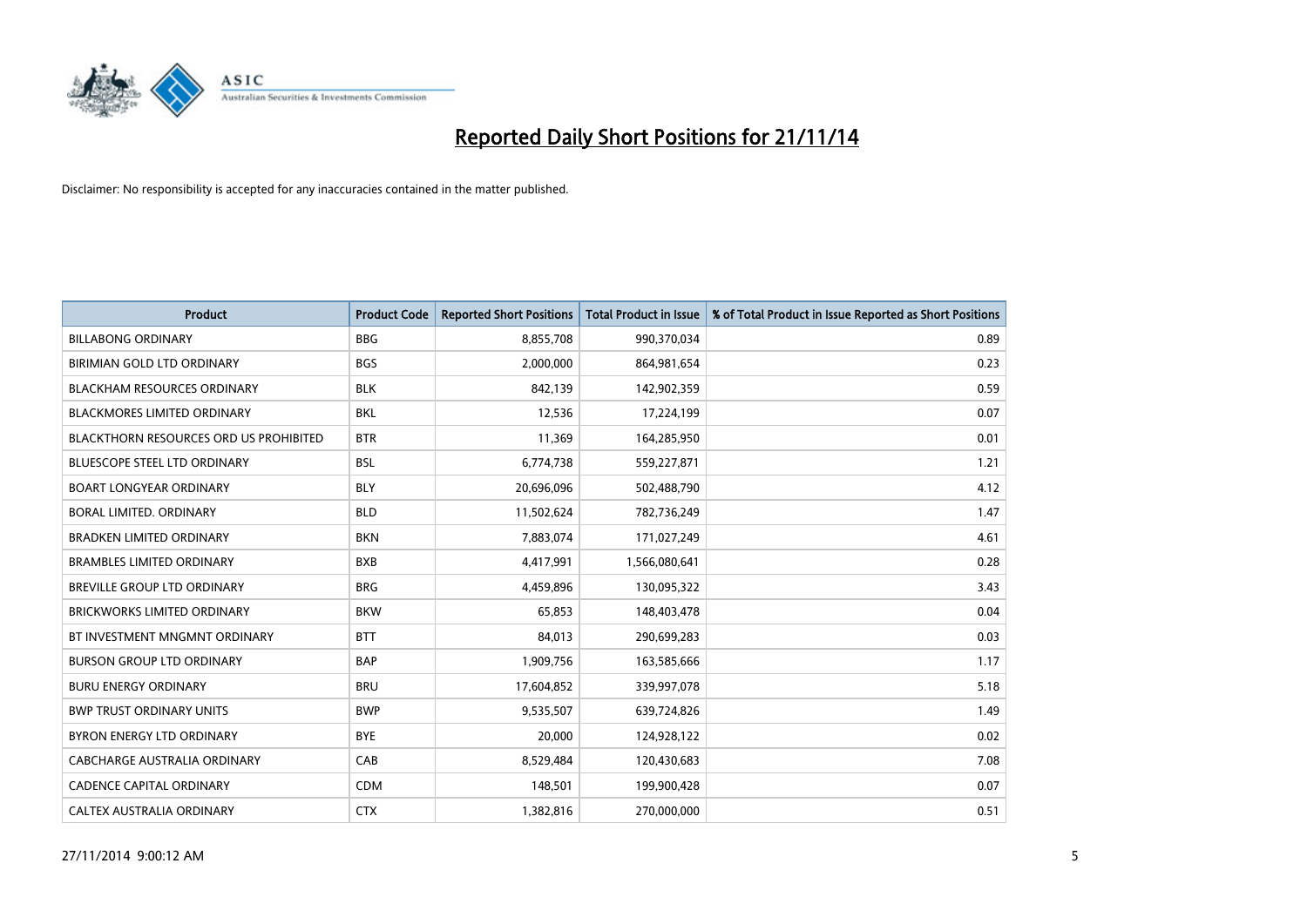

| <b>Product</b>                          | <b>Product Code</b> | <b>Reported Short Positions</b> | <b>Total Product in Issue</b> | % of Total Product in Issue Reported as Short Positions |
|-----------------------------------------|---------------------|---------------------------------|-------------------------------|---------------------------------------------------------|
| CAPE LAMBERT RES LTD ORDINARY           | <b>CFE</b>          | 280,137                         | 626,686,586                   | 0.04                                                    |
| CAPITOL HEALTH ORDINARY                 | CAI                 | 487,875                         | 431,517,271                   | 0.11                                                    |
| <b>CARBINE RESOURCES ORDINARY</b>       | <b>CRB</b>          | 85,300                          | 140,017,394                   | 0.06                                                    |
| CARDNO LIMITED ORDINARY                 | CDD                 | 9,438,302                       | 164,362,901                   | 5.74                                                    |
| CARNARVON PETROLEUM ORDINARY            | <b>CVN</b>          | 2,935,744                       | 987,285,369                   | 0.30                                                    |
| CARSALES.COM LTD ORDINARY               | <b>CRZ</b>          | 14,510,543                      | 238,949,885                   | 6.07                                                    |
| <b>CASH CONVERTERS ORDINARY</b>         | CCV                 | 6,690,925                       | 431,476,525                   | 1.55                                                    |
| CEDAR WOODS PROP. ORDINARY              | <b>CWP</b>          | 29,112                          | 78,336,371                    | 0.04                                                    |
| CENTRAL PETROLEUM ORDINARY              | <b>CTP</b>          | 60,737                          | 368,718,957                   | 0.02                                                    |
| <b>CHALLENGER LIMITED ORDINARY</b>      | <b>CGF</b>          | 199,857                         | 569,725,821                   | 0.04                                                    |
| CHARTER HALL GROUP STAPLED US PROHIBIT. | <b>CHC</b>          | 259,848                         | 355,051,540                   | 0.07                                                    |
| <b>CHARTER HALL RETAIL UNITS</b>        | <b>CQR</b>          | 15,102,260                      | 372,893,153                   | 4.05                                                    |
| <b>CHORUS LIMITED ORDINARY</b>          | <b>CNU</b>          | 91,331                          | 396,369,767                   | 0.02                                                    |
| CLEARVIEW WEALTH LTD ORDINARY           | <b>CVW</b>          | 10,001                          | 578,453,260                   | 0.00                                                    |
| CLINUVEL PHARMACEUT, ORDINARY           | <b>CUV</b>          | 35,881                          | 42,466,435                    | 0.08                                                    |
| COAL OF AFRICA LTD ORDINARY             | <b>CZA</b>          | 426                             | 1,299,368,613                 | 0.00                                                    |
| COALSPUR MINES LTD ORDINARY             | <b>CPL</b>          | 586,921                         | 641,544,455                   | 0.09                                                    |
| COCA-COLA AMATIL ORDINARY               | <b>CCL</b>          | 27,555,513                      | 763,590,249                   | 3.61                                                    |
| <b>COCHLEAR LIMITED ORDINARY</b>        | <b>COH</b>          | 5,635,453                       | 57,081,775                    | 9.87                                                    |
| <b>COCKATOO COAL ORDINARY</b>           | <b>COK</b>          | 167,987                         | 4,560,196,928                 | 0.00                                                    |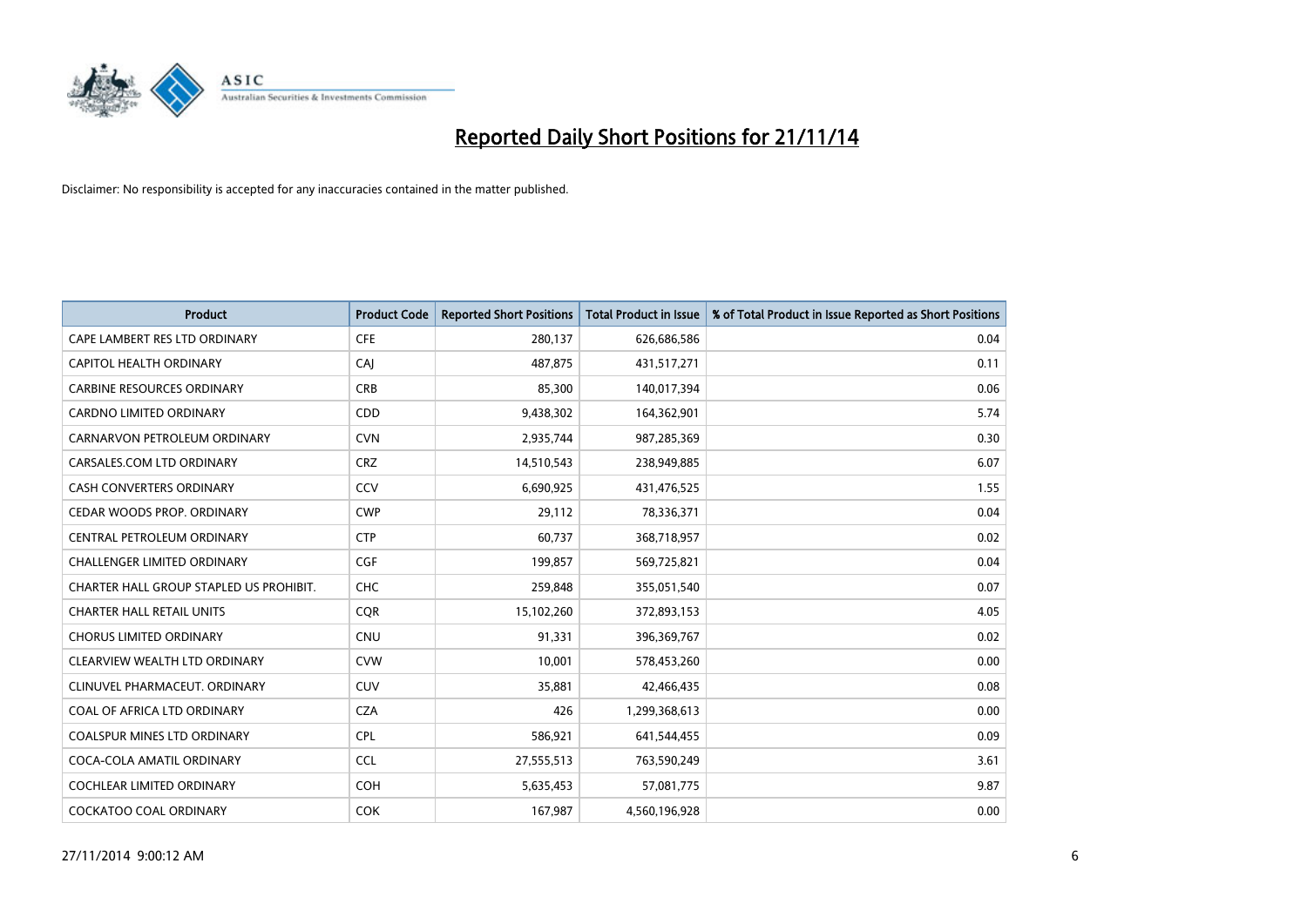

| <b>Product</b>                      | <b>Product Code</b> | <b>Reported Short Positions</b> | <b>Total Product in Issue</b> | % of Total Product in Issue Reported as Short Positions |
|-------------------------------------|---------------------|---------------------------------|-------------------------------|---------------------------------------------------------|
| <b>CODAN LIMITED ORDINARY</b>       | <b>CDA</b>          | 233,649                         | 176,969,924                   | 0.13                                                    |
| COFFEY INTERNATIONAL ORDINARY       | <b>COF</b>          | 6,077                           | 255,833,165                   | 0.00                                                    |
| <b>COKAL LTD ORDINARY</b>           | <b>CKA</b>          | 6,820                           | 471,487,926                   | 0.00                                                    |
| <b>COLLECTION HOUSE ORDINARY</b>    | <b>CLH</b>          | 3,628,406                       | 130,443,227                   | 2.78                                                    |
| <b>COLLINS FOODS LTD ORDINARY</b>   | <b>CKF</b>          | 100,000                         | 93,000,003                    | 0.11                                                    |
| COMMONWEALTH BANK, ORDINARY         | <b>CBA</b>          | 19,810,916                      | 1,621,319,194                 | 1.22                                                    |
| <b>COMPASS RESOURCES ORDINARY</b>   | <b>CMR</b>          | 7,472                           | 1,403,744,100                 | 0.00                                                    |
| COMPUTERSHARE LTD ORDINARY          | <b>CPU</b>          | 4,648,118                       | 556,203,079                   | 0.84                                                    |
| <b>COOPER ENERGY LTD ORDINARY</b>   | <b>COE</b>          | 96,581                          | 329,235,509                   | 0.03                                                    |
| <b>CORP TRAVEL LIMITED ORDINARY</b> | <b>CTD</b>          | 129,220                         | 90,517,621                    | 0.14                                                    |
| COVER-MORE GRP LTD ORDINARY         | <b>CVO</b>          | 5,221,841                       | 317,750,000                   | 1.64                                                    |
| <b>CREDIT CORP GROUP ORDINARY</b>   | <b>CCP</b>          | 328,419                         | 46,296,407                    | 0.71                                                    |
| CROMWELL PROP STAPLED SECURITIES    | <b>CMW</b>          | 4,226,621                       | 1,735,299,783                 | 0.24                                                    |
| <b>CROWE HORWATH AUS ORDINARY</b>   | <b>CRH</b>          | 2,860,204                       | 273,005,429                   | 1.05                                                    |
| <b>CROWN RESORTS LTD ORDINARY</b>   | <b>CWN</b>          | 10,654,809                      | 728,394,185                   | 1.46                                                    |
| <b>CSG LIMITED ORDINARY</b>         | CSV                 | 308,109                         | 279,648,511                   | 0.11                                                    |
| <b>CSL LIMITED ORDINARY</b>         | <b>CSL</b>          | 1,099,048                       | 475,030,536                   | 0.23                                                    |
| <b>CSR LIMITED ORDINARY</b>         | <b>CSR</b>          | 11,743,230                      | 506,000,315                   | 2.32                                                    |
| <b>CUDECO LIMITED ORDINARY</b>      | CDU                 | 8,535,572                       | 235,425,143                   | 3.63                                                    |
| DART ENERGY LTD ORDINARY            | <b>DTE</b>          | 1                               | 1,108,752,733                 | 0.00                                                    |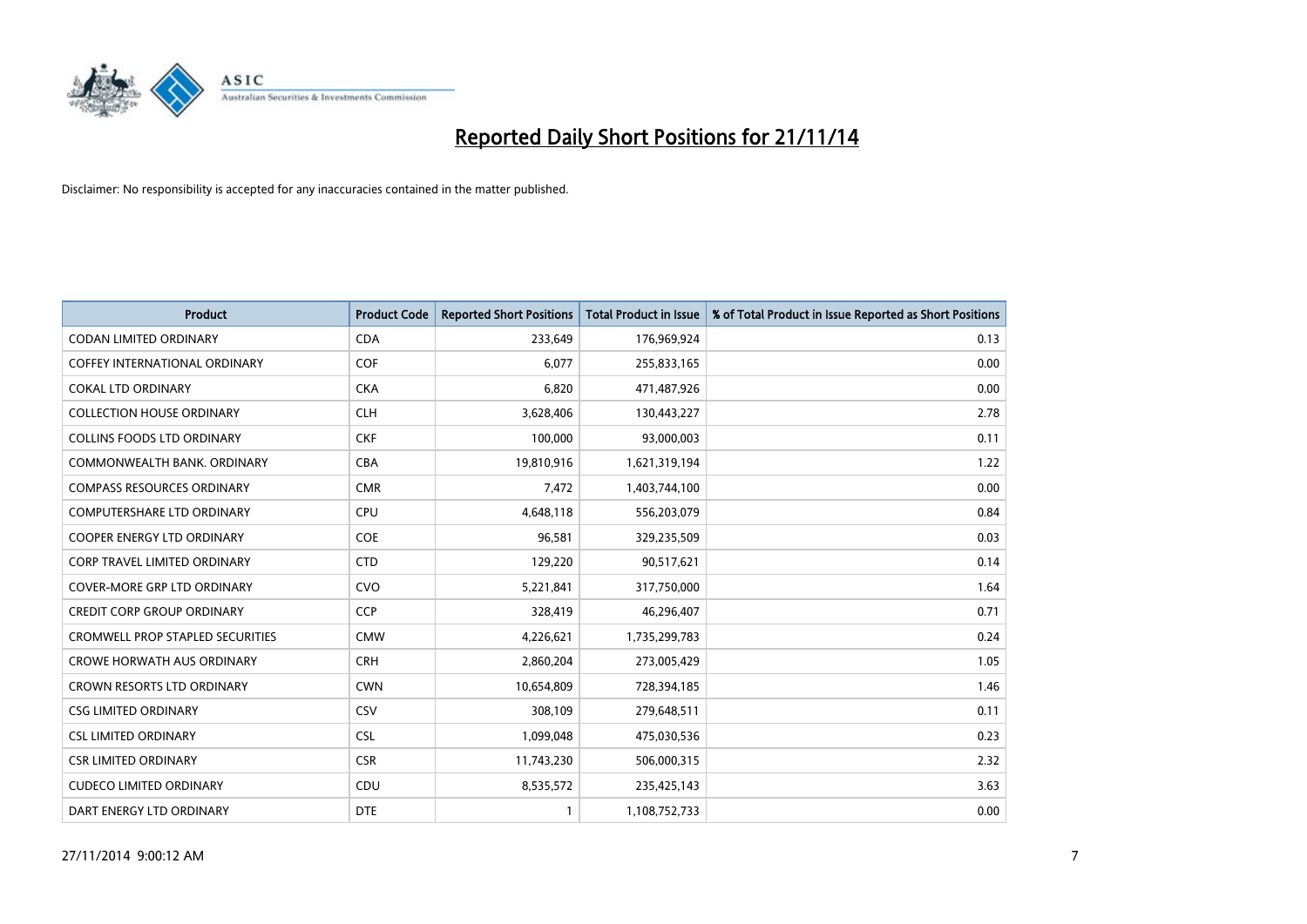

| <b>Product</b>                            | <b>Product Code</b> | <b>Reported Short Positions</b> | <b>Total Product in Issue</b> | % of Total Product in Issue Reported as Short Positions |
|-------------------------------------------|---------------------|---------------------------------|-------------------------------|---------------------------------------------------------|
| DATA#3 LIMITED ORDINARY                   | <b>DTL</b>          | 41,759                          | 153,974,950                   | 0.03                                                    |
| DECMIL GROUP LIMITED ORDINARY             | <b>DCG</b>          | 1,547,663                       | 168,657,794                   | 0.92                                                    |
| DEEP YELLOW LIMITED ORDINARY              | <b>DYL</b>          | 1,002                           | 1,891,494,412                 | 0.00                                                    |
| DEVINE LIMITED ORDINARY                   | <b>DVN</b>          | 2,000                           | 158,730,556                   | 0.00                                                    |
| DEXUS PROPERTY GROUP STAPLED UNIT DEF SET | <b>DXSDA</b>        | 107,706                         | 905,518,469                   | 0.01                                                    |
| DEXUS PROPERTY GROUP STAPLED UNITS        | <b>DXS</b>          | 1,287,698                       | 905,531,797                   | 0.14                                                    |
| DICK SMITH HLDGS ORDINARY                 | <b>DSH</b>          | 17,302,670                      | 236,511,364                   | 7.32                                                    |
| DISCOVERY METALS LTD ORDINARY             | <b>DML</b>          | 1,247,631                       | 644,039,581                   | 0.19                                                    |
| DOMINO PIZZA ENTERPR ORDINARY             | <b>DMP</b>          | 1,094,727                       | 86,160,773                    | 1.27                                                    |
| DONACO INTERNATIONAL ORDINARY             | <b>DNA</b>          | 5,870,356                       | 461,278,352                   | 1.27                                                    |
| DORAY MINERALS LTD ORDINARY               | <b>DRM</b>          | 145,570                         | 165,834,256                   | 0.09                                                    |
| DOWNER EDI LIMITED ORDINARY               | <b>DOW</b>          | 23,362,038                      | 435,399,975                   | 5.37                                                    |
| DRILLSEARCH ENERGY ORDINARY               | <b>DLS</b>          | 19,992,646                      | 461,101,450                   | 4.34                                                    |
| DUET GROUP STAPLED US PROHIBIT.           | <b>DUE</b>          | 12,053,996                      | 1,327,719,444                 | 0.91                                                    |
| DULUXGROUP LIMITED ORDINARY               | <b>DLX</b>          | 2,932,938                       | 383,503,942                   | 0.76                                                    |
| DWS LTD ORDINARY                          | <b>DWS</b>          | 121,259                         | 132,362,763                   | 0.09                                                    |
| ECHO ENTERTAINMENT ORDINARY               | <b>EGP</b>          | 4,003,752                       | 825,672,730                   | 0.48                                                    |
| <b>ELDERS LIMITED ORDINARY</b>            | <b>ELD</b>          | 21,753,438                      | 837,232,507                   | 2.60                                                    |
| ELEMENTAL MINERALS ORDINARY               | <b>ELM</b>          | 94,536                          | 381,850,877                   | 0.02                                                    |
| <b>EMECO HOLDINGS ORDINARY</b>            | <b>EHL</b>          | 10,681,958                      | 599,675,707                   | 1.78                                                    |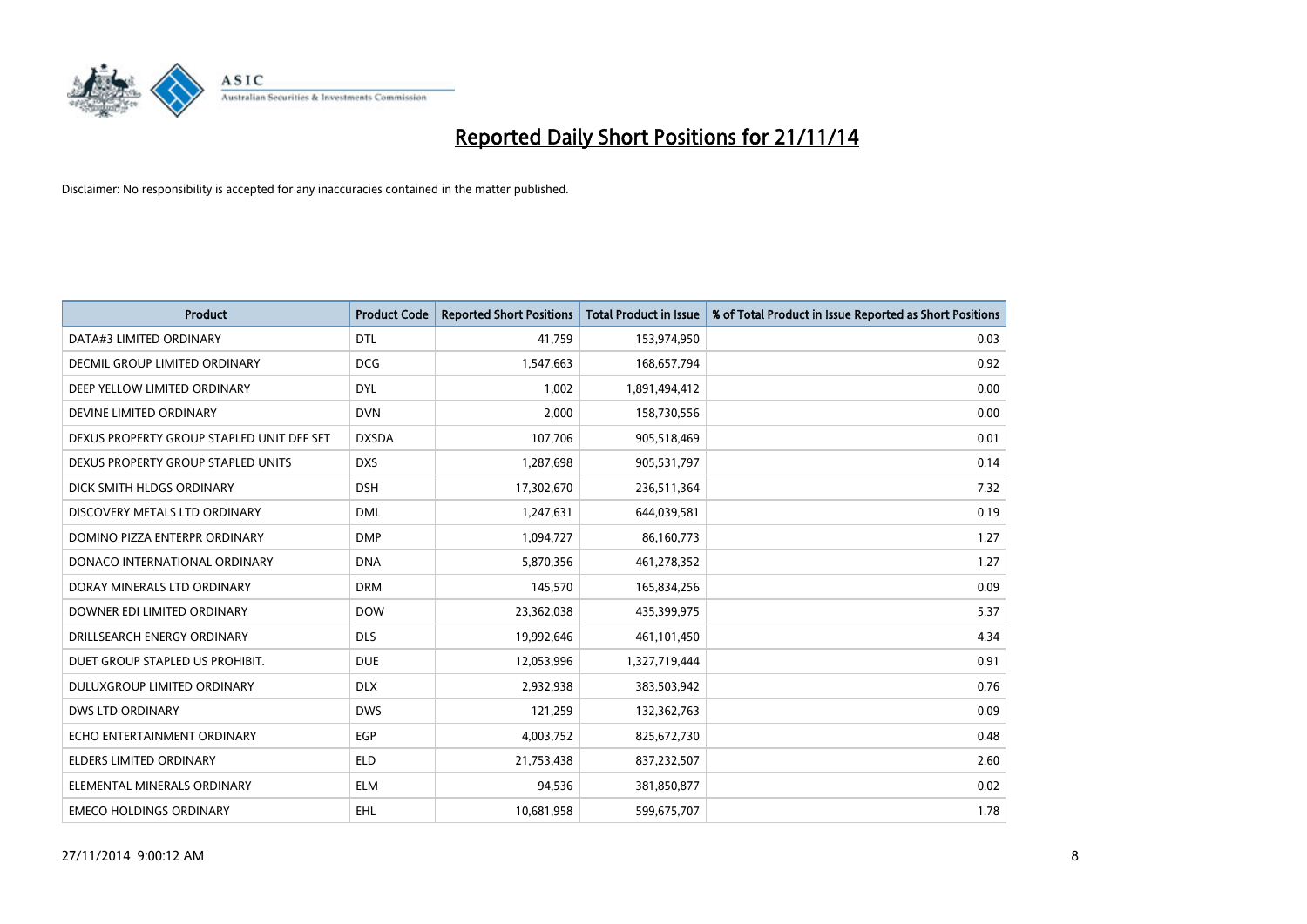

| <b>Product</b>                         | <b>Product Code</b> | <b>Reported Short Positions</b> | <b>Total Product in Issue</b> | % of Total Product in Issue Reported as Short Positions |
|----------------------------------------|---------------------|---------------------------------|-------------------------------|---------------------------------------------------------|
| <b>ENERGY RESOURCES ORDINARY 'A'</b>   | <b>ERA</b>          | 10,751,310                      | 517,725,062                   | 2.08                                                    |
| ENERGY WORLD CORPOR. ORDINARY          | <b>EWC</b>          | 45,160,621                      | 1,734,166,672                 | 2.60                                                    |
| EQUATORIAL RES LTD ORDINARY            | EQX                 | 33                              | 122,185,353                   | 0.00                                                    |
| EQUITY TRUSTEES ORDINARY               | EQT                 | 24,335                          | 19,269,445                    | 0.13                                                    |
| ERM POWER LIMITED ORDINARY             | EPW                 | 858,539                         | 241,477,698                   | 0.36                                                    |
| EVOLUTION MINING LTD ORDINARY          | <b>EVN</b>          | 46,625,158                      | 714,921,647                   | 6.52                                                    |
| FAIRFAX MEDIA LTD ORDINARY             | <b>FXI</b>          | 57,042,986                      | 2,351,955,725                 | 2.43                                                    |
| <b>FANTASTIC HOLDINGS ORDINARY</b>     | <b>FAN</b>          | 14,653                          | 103,257,398                   | 0.01                                                    |
| FAR LTD ORDINARY                       | <b>FAR</b>          | 8,820,481                       | 3,126,808,427                 | 0.28                                                    |
| FEDERATION CNTRES ORD/UNIT STAPLED SEC | <b>FDC</b>          | 973,754                         | 1,427,641,565                 | 0.07                                                    |
| FISHER & PAYKEL H. ORDINARY            | <b>FPH</b>          | 21,208                          | 556,481,007                   | 0.00                                                    |
| FLEETWOOD CORP ORDINARY                | <b>FWD</b>          | 1,069,285                       | 60,679,412                    | 1.76                                                    |
| FLETCHER BUILDING ORDINARY             | <b>FBU</b>          | 1,935,905                       | 687,854,788                   | 0.28                                                    |
| FLEXIGROUP LIMITED ORDINARY            | <b>FXL</b>          | 6,013,689                       | 304,096,060                   | 1.98                                                    |
| FLIGHT CENTRE TRAVEL ORDINARY          | <b>FLT</b>          | 6,385,538                       | 100,712,408                   | 6.34                                                    |
| FLINDERS MINES LTD ORDINARY            | <b>FMS</b>          | 65,000                          | 2,400,995,602                 | 0.00                                                    |
| <b>FOCUS MINERALS LTD ORDINARY</b>     | <b>FML</b>          | 11,948,675                      | 9,137,375,877                 | 0.13                                                    |
| <b>FOLKESTONE EDU TRUST UNITS</b>      | FET.                | 1,763,217                       | 205,992,922                   | 0.86                                                    |
| FONTERRA SHARE FUND ORDINARY UNITS     | <b>FSF</b>          | 339,647                         | 120,626,791                   | 0.28                                                    |
| FORTESCUE METALS GRP ORDINARY          | <b>FMG</b>          | 285,386,998                     | 3,113,798,151                 | 9.17                                                    |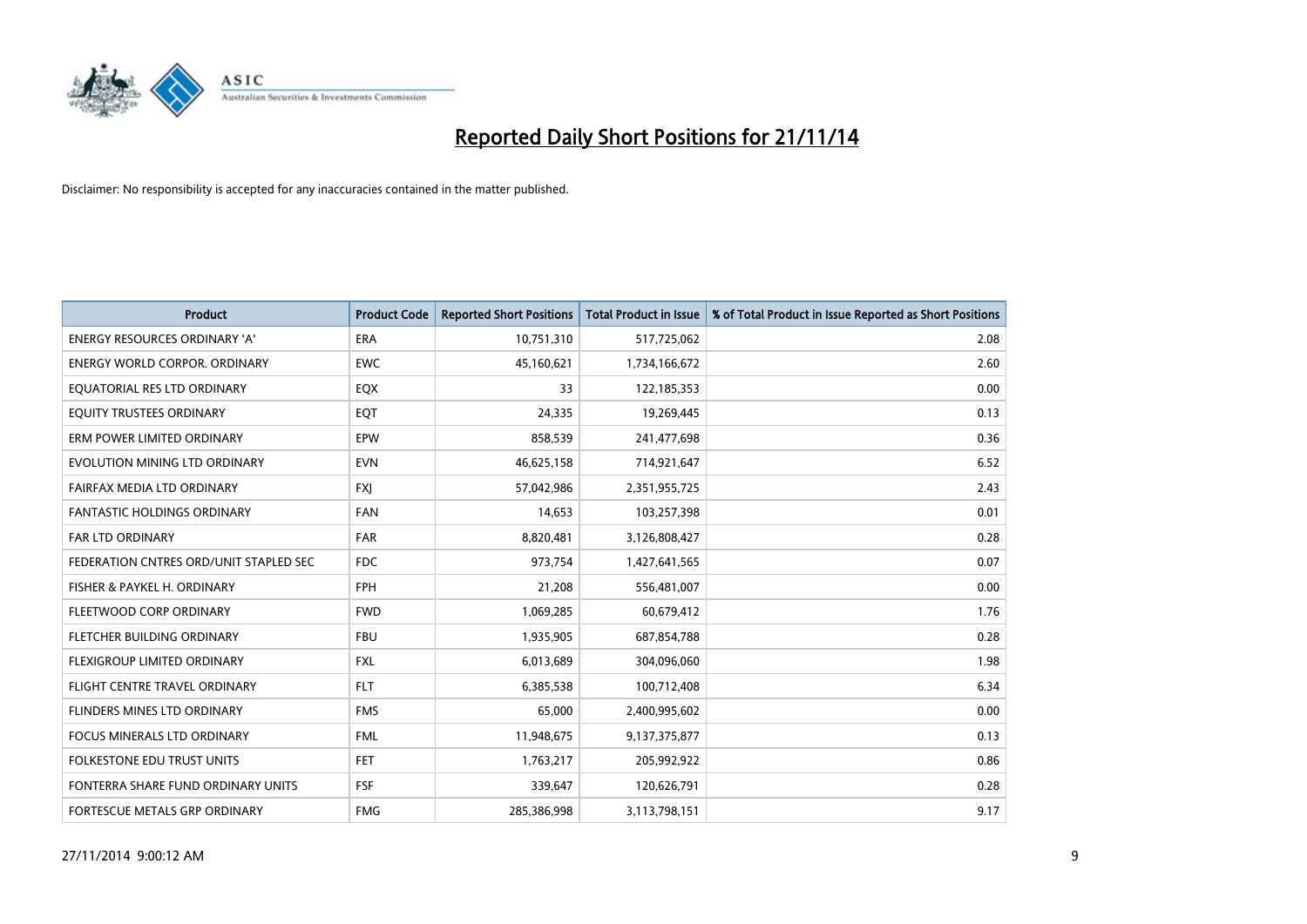

| <b>Product</b>                             | <b>Product Code</b> | <b>Reported Short Positions</b> | <b>Total Product in Issue</b> | % of Total Product in Issue Reported as Short Positions |
|--------------------------------------------|---------------------|---------------------------------|-------------------------------|---------------------------------------------------------|
| FREEDOM FOOD LTD ORDINARY                  | <b>FNP</b>          | 58,862                          | 152,689,663                   | 0.04                                                    |
| FUNTASTIC LIMITED ORDINARY                 | <b>FUN</b>          | 370,000                         | 669,869,723                   | 0.06                                                    |
| <b>G.U.D. HOLDINGS ORDINARY</b>            | <b>GUD</b>          | 2,619,775                       | 70,939,492                    | 3.69                                                    |
| <b>G8 EDUCATION LIMITED ORDINARY</b>       | <b>GEM</b>          | 10,848,300                      | 353,691,630                   | 3.07                                                    |
| <b>GALAXY RESOURCES ORDINARY</b>           | <b>GXY</b>          | 1,435,797                       | 1,064,496,654                 | 0.13                                                    |
| <b>GBST HOLDINGS., ORDINARY</b>            | <b>GBT</b>          | 11,496                          | 66,561,725                    | 0.02                                                    |
| <b>GDI PROPERTY GRP STAPLED SECURITIES</b> | <b>GDI</b>          | 247,958                         | 567,575,025                   | 0.04                                                    |
| <b>GENESIS ENERGY LTD ORDINARY</b>         | <b>GNE</b>          | 1,000                           | 1,000,000,000                 | 0.00                                                    |
| <b>GENTRACK GROUP LTD ORDINARY</b>         | <b>GTK</b>          | 2,925                           | 72,699,510                    | 0.00                                                    |
| <b>GENWORTH MORTGAGE ORDINARY</b>          | <b>GMA</b>          | 7,093,062                       | 650,000,000                   | 1.09                                                    |
| <b>GEODYNAMICS LIMITED ORDINARY</b>        | GDY                 | 819                             | 435,880,130                   | 0.00                                                    |
| <b>GINDALBIE METALS LTD ORDINARY</b>       | GBG                 | 34,546,872                      | 1,495,306,811                 | 2.31                                                    |
| <b>GOLD ROAD RES LTD ORDINARY</b>          | GOR                 | 2,184,658                       | 593,456,822                   | 0.37                                                    |
| <b>GOODMAN FIELDER, ORDINARY</b>           | GFF                 | 5,227,918                       | 1,955,559,207                 | 0.27                                                    |
| <b>GOODMAN GROUP STAPLED</b>               | <b>GMG</b>          | 7,623,864                       | 1,745,460,061                 | 0.44                                                    |
| <b>GPT GROUP STAPLED SEC.</b>              | GPT                 | 4,624,421                       | 1,685,460,955                 | 0.27                                                    |
| <b>GRAINCORP LIMITED A CLASS ORDINARY</b>  | <b>GNC</b>          | 10,525,485                      | 228,855,628                   | 4.60                                                    |
| <b>GRANGE RESOURCES. ORDINARY</b>          | <b>GRR</b>          | 8,415,499                       | 1,157,097,869                 | 0.73                                                    |
| <b>GREENCROSS LIMITED ORDINARY</b>         | <b>GXL</b>          | 2,165,107                       | 111,447,503                   | 1.94                                                    |
| <b>GREENLAND MIN EN LTD ORDINARY</b>       | GGG                 | 170,000                         | 669,389,552                   | 0.03                                                    |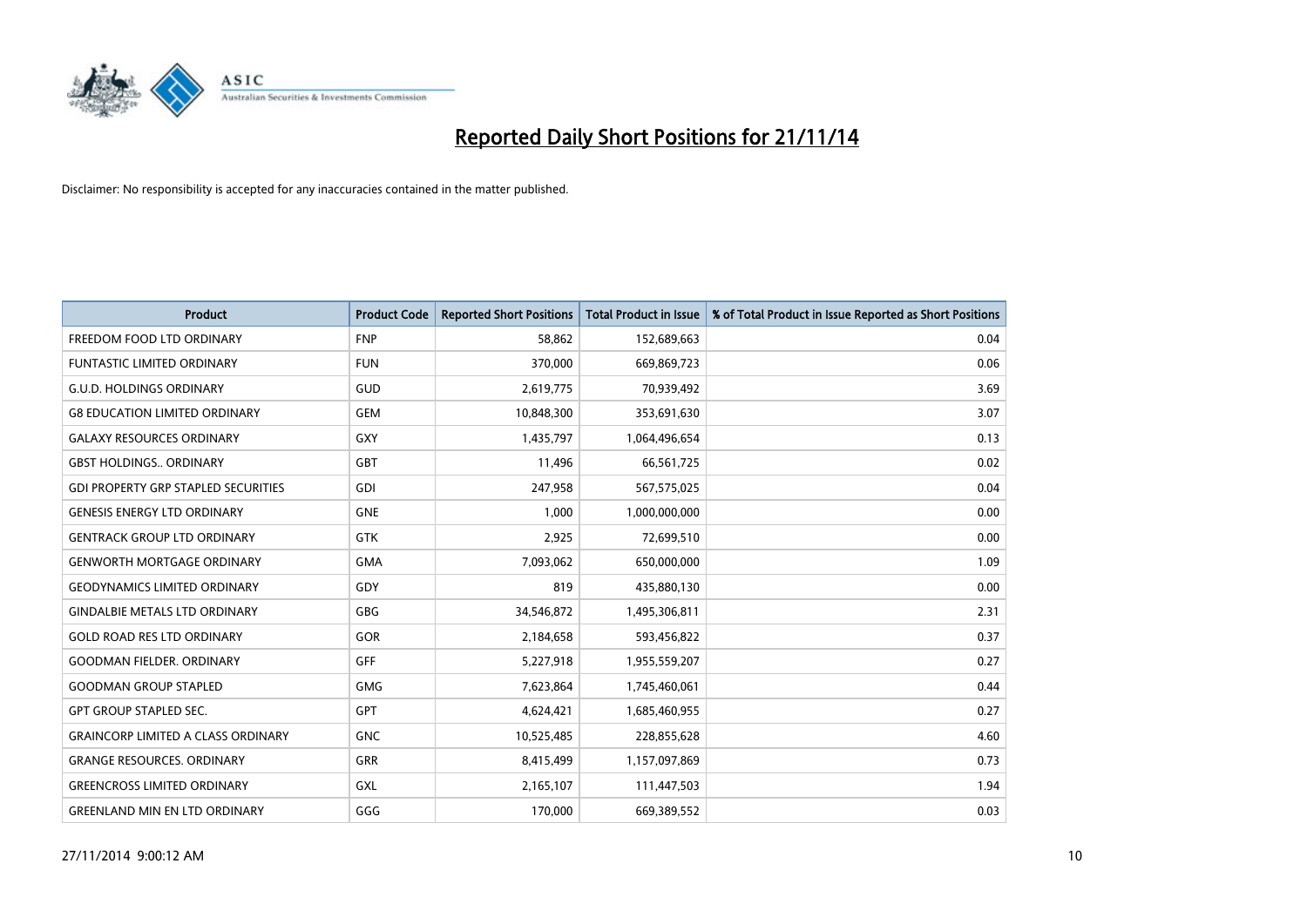

| <b>Product</b>                                   | <b>Product Code</b> | <b>Reported Short Positions</b> | <b>Total Product in Issue</b> | % of Total Product in Issue Reported as Short Positions |
|--------------------------------------------------|---------------------|---------------------------------|-------------------------------|---------------------------------------------------------|
| GREENLAND MIN EN LTD RIGHTS 26-JUN-14            | GGGR                | 3.842                           | 88,685,050                    | 0.00                                                    |
| <b>GROWTHPOINT PROPERTY ORD/UNIT STAPLED SEC</b> | GOZ                 | 931,811                         | 554,562,240                   | 0.17                                                    |
| <b>GRYPHON MINERALS LTD ORDINARY</b>             | GRY                 | 2,364,218                       | 401,185,424                   | 0.59                                                    |
| <b>GUILDFORD COAL LTD ORDINARY</b>               | <b>GUF</b>          | 552,501                         | 845,205,594                   | 0.07                                                    |
| <b>GWA GROUP LTD ORDINARY</b>                    | <b>GWA</b>          | 12,876,554                      | 306,533,770                   | 4.20                                                    |
| <b>HANSEN TECHNOLOGIES ORDINARY</b>              | <b>HSN</b>          | 3,742                           | 163,214,381                   | 0.00                                                    |
| HARVEY NORMAN ORDINARY                           | <b>HVN</b>          | 42,216,961                      | 1,062,316,784                 | 3.97                                                    |
| HEALTHSCOPE LIMITED. ORDINARY                    | <b>HSO</b>          | 2,814,632                       | 1,732,094,838                 | 0.16                                                    |
| <b>HENDERSON GROUP CDI 1:1</b>                   | <b>HGG</b>          | 5,539,329                       | 773,175,573                   | 0.72                                                    |
| HEA HOLDINGS LIMITED ORDINARY                    | <b>HFA</b>          | 3,809                           | 162,147,897                   | 0.00                                                    |
| HIGHLANDS PACIFIC ORDINARY                       | <b>HIG</b>          | 3,153                           | 918,694,336                   | 0.00                                                    |
| HILLGROVE RES LTD ORDINARY                       | <b>HGO</b>          | 96,258                          | 147,711,123                   | 0.07                                                    |
| HILLS LTD ORDINARY                               | HIL                 | 1,055,816                       | 231,985,526                   | 0.46                                                    |
| HORIZON OIL LIMITED ORDINARY                     | <b>HZN</b>          | 33,454,496                      | 1,301,981,265                 | 2.57                                                    |
| <b>HOTEL PROPERTY STAPLED</b>                    | <b>HPI</b>          | 41,511                          | 146,105,439                   | 0.03                                                    |
| HUON AQUACULTURE GRP ORDINARY                    | <b>HUO</b>          | 905,364                         | 87,337,207                    | 1.04                                                    |
| <b>ICAR ASIA LTD ORDINARY</b>                    | ICQ                 | 409,116                         | 212,288,846                   | 0.19                                                    |
| <b>ICON ENERGY LIMITED ORDINARY</b>              | <b>ICN</b>          | 100,000                         | 615,774,351                   | 0.02                                                    |
| <b>IINET LIMITED ORDINARY</b>                    | <b>IIN</b>          | 7,691,982                       | 162, 163, 526                 | 4.74                                                    |
| <b>ILUKA RESOURCES ORDINARY</b>                  | ILU                 | 31,640,288                      | 418,700,517                   | 7.56                                                    |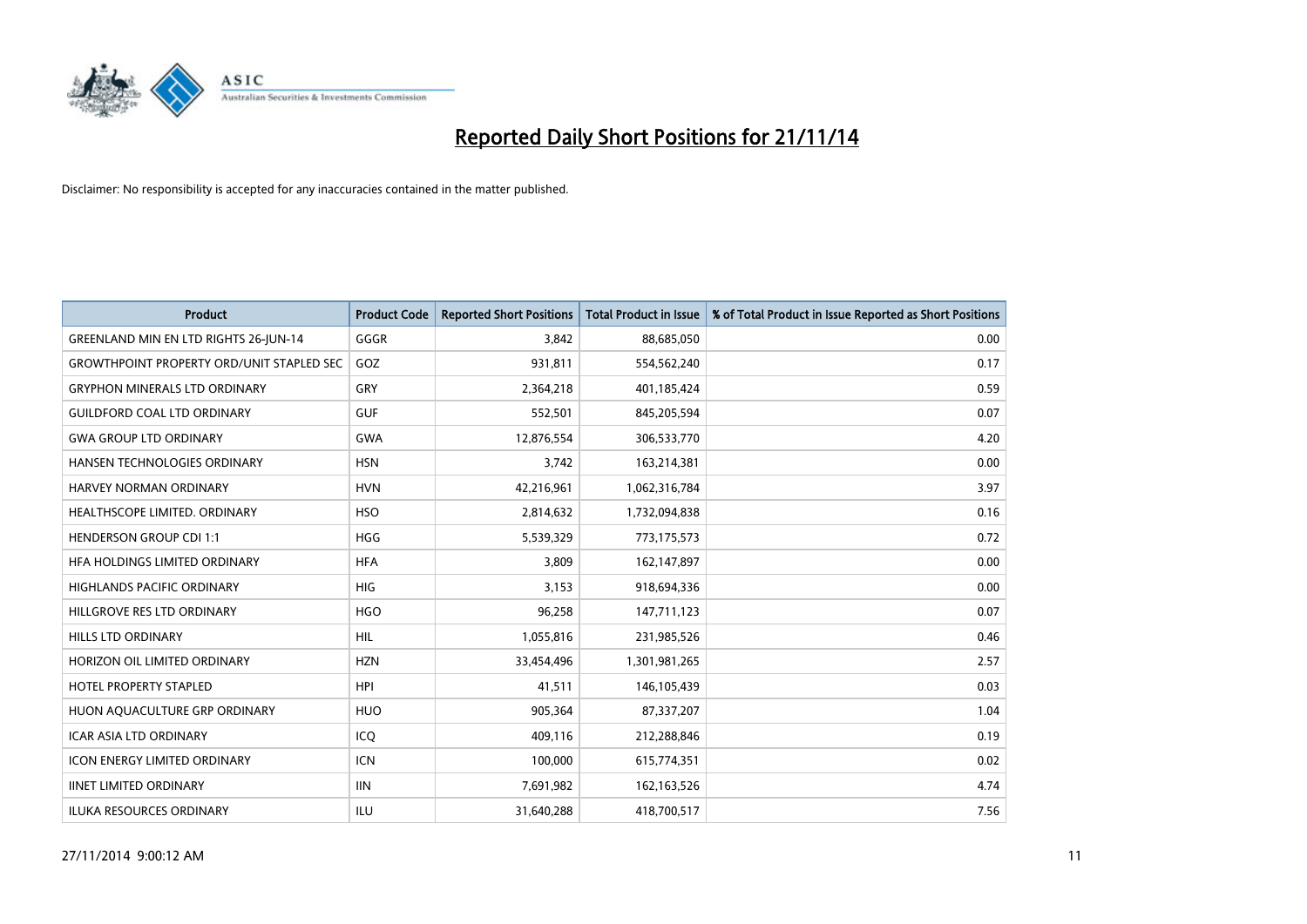

| <b>Product</b>                                | <b>Product Code</b> | <b>Reported Short Positions</b> | <b>Total Product in Issue</b> | % of Total Product in Issue Reported as Short Positions |
|-----------------------------------------------|---------------------|---------------------------------|-------------------------------|---------------------------------------------------------|
| <b>IMDEX LIMITED ORDINARY</b>                 | <b>IMD</b>          | 2,638,255                       | 216,203,136                   | 1.22                                                    |
| IMF BENTHAM LTD ORDINARY                      | <b>IMF</b>          | 3,685,969                       | 166,580,957                   | 2.21                                                    |
| <b>IMX RESOURCES LTD ORDINARY</b>             | <b>IXR</b>          | $\mathbf{1}$                    | 507,497,146                   | 0.00                                                    |
| <b>INCITEC PIVOT ORDINARY</b>                 | IPL                 | 34,761,149                      | 1,654,998,197                 | 2.10                                                    |
| <b>INDEPENDENCE GROUP ORDINARY</b>            | <b>IGO</b>          | 1,279,034                       | 234,256,573                   | 0.55                                                    |
| <b>INDOPHIL RESOURCES ORDINARY</b>            | <b>IRN</b>          | 5,641,942                       | 1,203,146,194                 | 0.47                                                    |
| <b>INDUSTRIA REIT STAPLED</b>                 | <b>IDR</b>          | 279,955                         | 125,000,001                   | 0.22                                                    |
| <b>INFIGEN ENERGY STAPLED SECURITIES</b>      | <b>IFN</b>          | 2,568,345                       | 767,887,581                   | 0.33                                                    |
| <b>INFOMEDIA LTD ORDINARY</b>                 | <b>IFM</b>          | 514,241                         | 306,954,355                   | 0.17                                                    |
| <b>INGENIA GROUP STAPLED SECURITIES</b>       | <b>INA</b>          | 3,713,461                       | 878,851,910                   | 0.42                                                    |
| INSURANCE AUSTRALIA ORDINARY                  | IAG                 | 13,269,056                      | 2,341,618,048                 | 0.57                                                    |
| <b>INTREPID MINES ORDINARY</b>                | <b>IAU</b>          | 5,466,320                       | 557,766,065                   | 0.98                                                    |
| <b>INVESTA OFFICE FUND STAPLED SECURITIES</b> | <b>IOF</b>          | 651,099                         | 614,047,458                   | 0.11                                                    |
| <b>INVOCARE LIMITED ORDINARY</b>              | <b>IVC</b>          | 4,130,659                       | 110,030,298                   | 3.75                                                    |
| <b>IOOF HOLDINGS LTD ORDINARY</b>             | IFL                 | 12,949,104                      | 300,133,752                   | 4.31                                                    |
| IPH LIMITED ORDINARY                          | IPH                 | 128,902                         | 157,559,499                   | 0.08                                                    |
| <b>IPROPERTY GROUP LTD ORDINARY</b>           | <b>IPP</b>          | 1,697,440                       | 181,703,204                   | 0.93                                                    |
| <b>IRESS LIMITED ORDINARY</b>                 | <b>IRE</b>          | 5,572,960                       | 159,097,319                   | 3.50                                                    |
| <b>ISELECT LTD ORDINARY</b>                   | <b>ISU</b>          | 320,824                         | 261,489,894                   | 0.12                                                    |
| <b>ISENTIA GROUP LTD ORDINARY</b>             | <b>ISD</b>          | 109,336                         | 200,000,001                   | 0.05                                                    |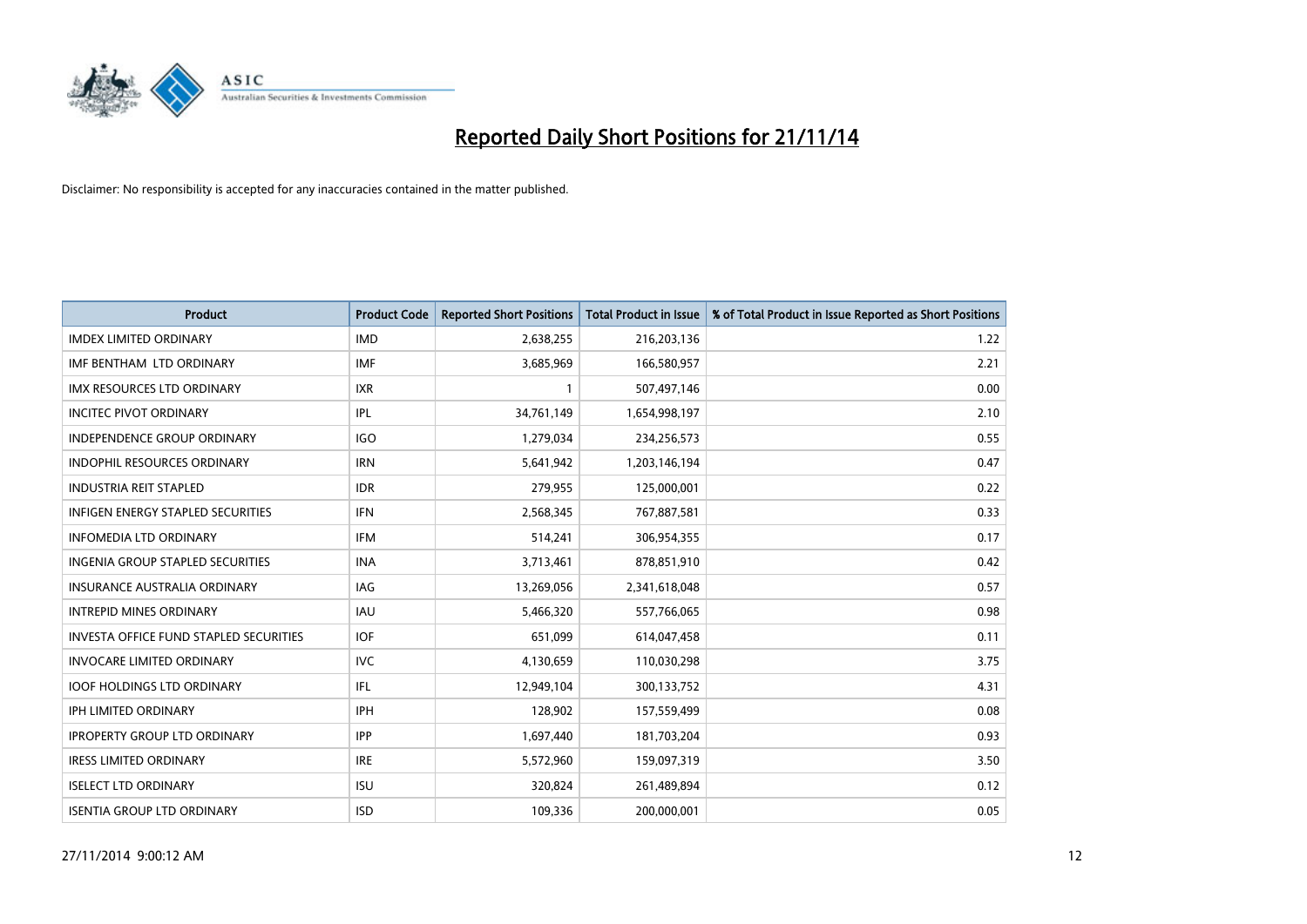

| <b>Product</b>                                  | <b>Product Code</b> | <b>Reported Short Positions</b> | <b>Total Product in Issue</b> | % of Total Product in Issue Reported as Short Positions |
|-------------------------------------------------|---------------------|---------------------------------|-------------------------------|---------------------------------------------------------|
| <b>ISENTRIC LTD. ORDINARY</b>                   | ICU                 | 114,107                         | 76,746,962                    | 0.15                                                    |
| <b>ISONEA LIMITED ORDINARY</b>                  | <b>ISN</b>          | 8,377                           | 281,588,816                   | 0.00                                                    |
| <b>JAMES HARDIE INDUST CHESS DEPOSITARY INT</b> | <b>IHX</b>          | 6,952,561                       | 444,933,946                   | 1.56                                                    |
| <b>JAPARA HEALTHCARE LT ORDINARY</b>            | <b>IHC</b>          | 7,755,868                       | 263,046,592                   | 2.95                                                    |
| <b>JB HI-FI LIMITED ORDINARY</b>                | <b>JBH</b>          | 12,326,676                      | 98,950,309                    | 12.46                                                   |
| KAROON GAS AUSTRALIA ORDINARY                   | <b>KAR</b>          | 16,380,512                      | 250,085,718                   | 6.55                                                    |
| KATHMANDU HOLD LTD ORDINARY                     | <b>KMD</b>          | 2,613,166                       | 201,318,944                   | 1.30                                                    |
| KBL MINING LIMITED ORDINARY                     | <b>KBL</b>          | 1,820                           | 393,535,629                   | 0.00                                                    |
| KINGSGATE CONSOLID, ORDINARY                    | <b>KCN</b>          | 24,131,192                      | 223,584,937                   | 10.79                                                   |
| KINGSROSE MINING LTD ORDINARY                   | <b>KRM</b>          | 264,005                         | 358,611,493                   | 0.07                                                    |
| KOGI IRON LTD ORDINARY                          | <b>KFE</b>          | 2,361,553                       | 376,669,836                   | 0.63                                                    |
| LEIGHTON HOLDINGS ORDINARY                      | LEI                 | 4,989,926                       | 338,503,563                   | 1.47                                                    |
| LEND LEASE GROUP UNIT/ORD STAPLED               | LLC                 | 1,988,938                       | 579,596,726                   | 0.34                                                    |
| LIFESTYLE COMMUNIT. ORDINARY                    | LIC                 | 2,376                           | 99,970,131                    | 0.00                                                    |
| LIQUEFIED NATURAL ORDINARY                      | <b>LNG</b>          | 7,874,582                       | 461,923,201                   | 1.70                                                    |
| LONESTAR RESO LTD ORDINARY                      | LNR                 | 1,253,096                       | 752,187,211                   | 0.17                                                    |
| LUCAPA DIAMOND LTD ORDINARY                     | <b>LOM</b>          | 26,082                          | 181,866,631                   | 0.01                                                    |
| LYNAS CORPORATION ORDINARY                      | <b>LYC</b>          | 92,007,641                      | 3,370,903,974                 | 2.73                                                    |
| <b>M2 GRP LTD ORDINARY</b>                      | <b>MTU</b>          | 3,008,121                       | 181,905,060                   | 1.65                                                    |
| MACA LIMITED ORDINARY                           | <b>MLD</b>          | 523,186                         | 232,676,373                   | 0.22                                                    |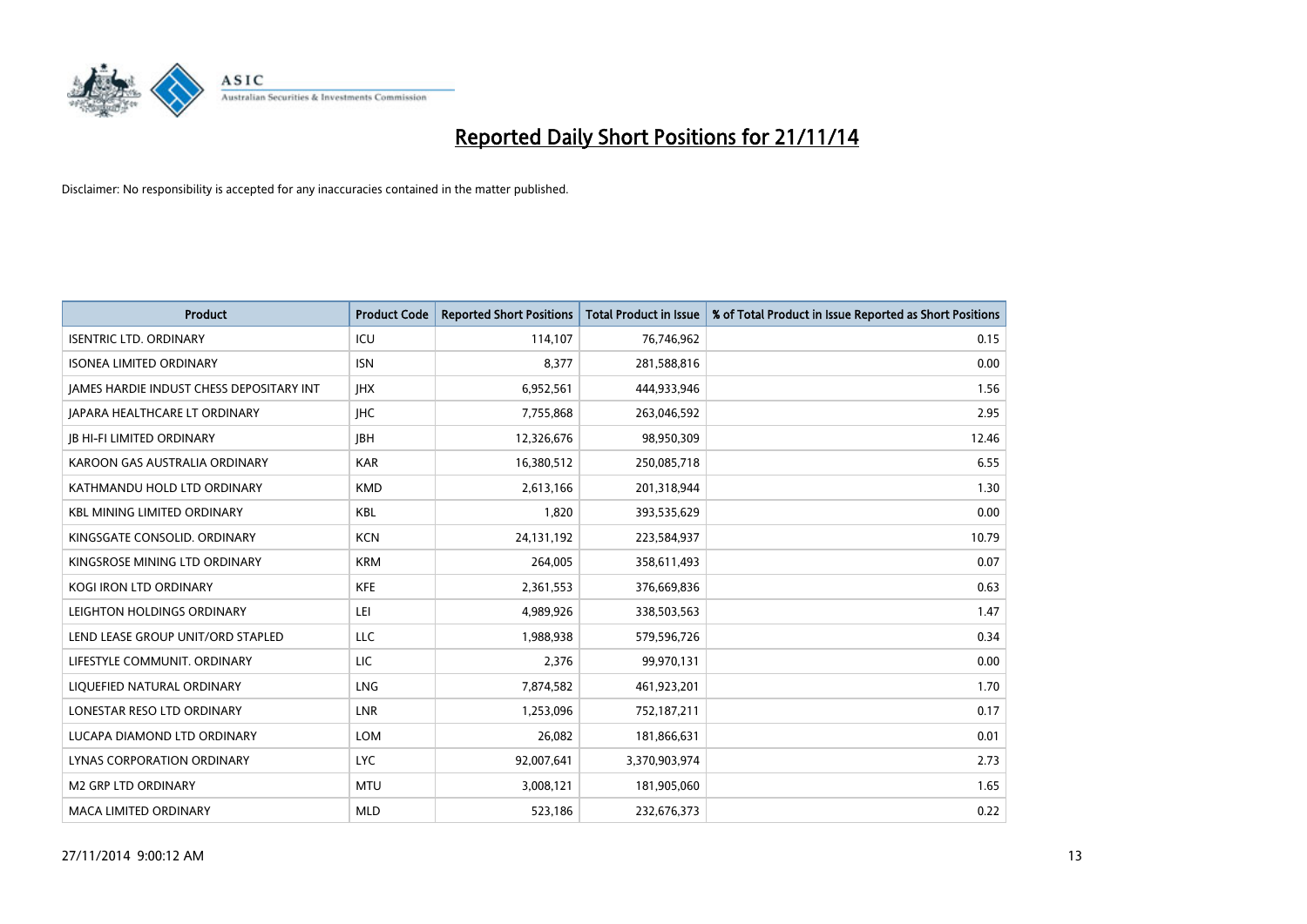

| <b>Product</b>                        | <b>Product Code</b> | <b>Reported Short Positions</b> | Total Product in Issue | % of Total Product in Issue Reported as Short Positions |
|---------------------------------------|---------------------|---------------------------------|------------------------|---------------------------------------------------------|
| <b>MACMAHON HOLDINGS ORDINARY</b>     | <b>MAH</b>          | 159,288                         | 1,261,699,966          | 0.01                                                    |
| MACO ATLAS ROADS GRP ORDINARY STAPLED | <b>MOA</b>          | 10,264,906                      | 511,538,852            | 2.01                                                    |
| MACOUARIE GROUP LTD ORDINARY          | MQG                 | 731,844                         | 321,287,343            | 0.23                                                    |
| MAGELLAN FIN GRP LTD ORDINARY         | MFG                 | 3,104,475                       | 159,818,691            | 1.94                                                    |
| <b>MANTRA GROUP LTD ORDINARY</b>      | <b>MTR</b>          | 3,846,477                       | 249,471,229            | 1.54                                                    |
| <b>MATRIX C &amp; E LTD ORDINARY</b>  | <b>MCE</b>          | 2,607,288                       | 94,555,428             | 2.76                                                    |
| <b>MAVERICK DRILLING ORDINARY</b>     | <b>MAD</b>          | 2,861,589                       | 544,321,602            | 0.53                                                    |
| <b>MAXITRANS INDUSTRIES ORDINARY</b>  | <b>MXI</b>          | 14,089                          | 185,075,653            | 0.01                                                    |
| MAYNE PHARMA LTD ORDINARY             | <b>MYX</b>          | 10,917,777                      | 587,948,337            | 1.86                                                    |
| MCMILLAN SHAKESPEARE ORDINARY         | <b>MMS</b>          | 933,907                         | 77,525,801             | 1.20                                                    |
| MCPHERSON'S LTD ORDINARY              | <b>MCP</b>          | 10,000                          | 96,684,407             | 0.01                                                    |
| MEDUSA MINING LTD ORDINARY            | <b>MML</b>          | 18,125,774                      | 207,794,301            | 8.72                                                    |
| MERIDIAN ENERGY INSTALMENT RECEIPTS   | <b>MEZCA</b>        | 200,000                         | 1,255,413,626          | 0.02                                                    |
| <b>MERMAID MARINE ORDINARY</b>        | <b>MRM</b>          | 21,043,019                      | 368,666,221            | 5.71                                                    |
| MESOBLAST LIMITED ORDINARY            | <b>MSB</b>          | 21,968,481                      | 321,696,029            | 6.83                                                    |
| METALS X LIMITED ORDINARY             | <b>MLX</b>          | 2,368,828                       | 1,655,826,110          | 0.14                                                    |
| METCASH LIMITED ORDINARY              | <b>MTS</b>          | 120,736,963                     | 903,309,574            | 13.37                                                   |
| METMINCO LIMITED ORDINARY             | <b>MNC</b>          | 32,000                          | 1,822,614,860          | 0.00                                                    |
| MIGHTY RIVER POWER ORDINARY           | <b>MYT</b>          | 3,283,333                       | 1,400,012,517          | 0.23                                                    |
| MINCOR RESOURCES NL ORDINARY          | <b>MCR</b>          | 16,684                          | 188,208,274            | 0.01                                                    |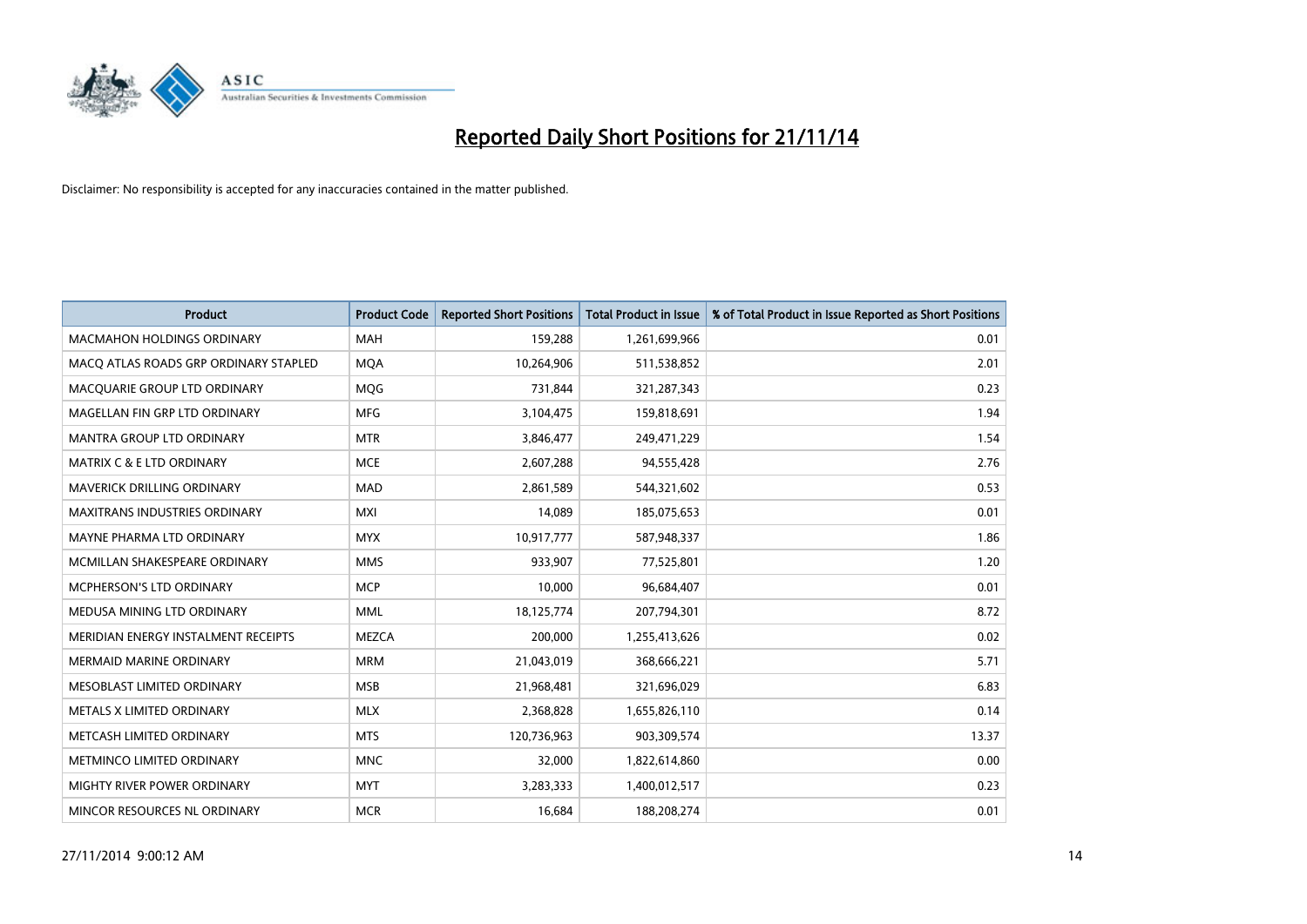

| <b>Product</b>                    | <b>Product Code</b> | <b>Reported Short Positions</b> | <b>Total Product in Issue</b> | % of Total Product in Issue Reported as Short Positions |
|-----------------------------------|---------------------|---------------------------------|-------------------------------|---------------------------------------------------------|
| MINERAL DEPOSITS ORDINARY         | <b>MDL</b>          | 967,971                         | 103,676,341                   | 0.93                                                    |
| MINERAL RESOURCES. ORDINARY       | <b>MIN</b>          | 18,304,745                      | 187,270,274                   | 9.77                                                    |
| MINT WIRELESS ORDINARY            | <b>MNW</b>          | 15,365                          | 470,372,395                   | 0.00                                                    |
| MIRABELA NICKEL LTD ORDINARY      | <b>MBN</b>          | 2,211,354                       | 929,710,216                   | 0.24                                                    |
| MIRVAC GROUP STAPLED SECURITIES   | <b>MGR</b>          | 3,160,855                       | 3,697,197,370                 | 0.09                                                    |
| MOBILE EMBRACE LTD ORDINARY       | <b>MBE</b>          | 28,000                          | 376,510,098                   | 0.01                                                    |
| <b>MOLOPO ENERGY LTD ORDINARY</b> | <b>MPO</b>          | 31,118                          | 248,705,730                   | 0.01                                                    |
| MONADELPHOUS GROUP ORDINARY       | <b>MND</b>          | 7,298,459                       | 92,998,380                    | 7.85                                                    |
| MONASH IVF GROUP LTD ORDINARY     | <b>MVF</b>          | 478,318                         | 231,081,089                   | 0.21                                                    |
| MORTGAGE CHOICE LTD ORDINARY      | <b>MOC</b>          | 1,086                           | 124,216,248                   | 0.00                                                    |
| MOUNT GIBSON IRON ORDINARY        | MGX                 | 46,961,495                      | 1,090,805,085                 | 4.31                                                    |
| MULTIPLEX SITES SITES             | <b>MXUPA</b>        | 2,519                           | 4,500,000                     | 0.06                                                    |
| MYER HOLDINGS LTD ORDINARY        | <b>MYR</b>          | 105,361,943                     | 585,689,551                   | 17.99                                                   |
| NANOSONICS LIMITED ORDINARY       | <b>NAN</b>          | 2,537,153                       | 264,332,826                   | 0.96                                                    |
| NATIONAL AUST, BANK ORDINARY      | <b>NAB</b>          | 29,156,809                      | 2,366,311,132                 | 1.23                                                    |
| NATIONAL STORAGE STAPLED          | <b>NSR</b>          | 1,365,393                       | 290,831,660                   | 0.47                                                    |
| NAVITAS LIMITED ORDINARY          | <b>NVT</b>          | 2,764,848                       | 376,037,813                   | 0.74                                                    |
| NEARMAP LTD ORDINARY              | <b>NEA</b>          | 1,266,873                       | 338,146,101                   | 0.37                                                    |
| NEON ENERGY LIMITED ORDINARY      | <b>NEN</b>          | 140,474                         | 553,037,848                   | 0.03                                                    |
| NEW HOPE CORPORATION ORDINARY     | <b>NHC</b>          | 1,571,959                       | 830,999,449                   | 0.19                                                    |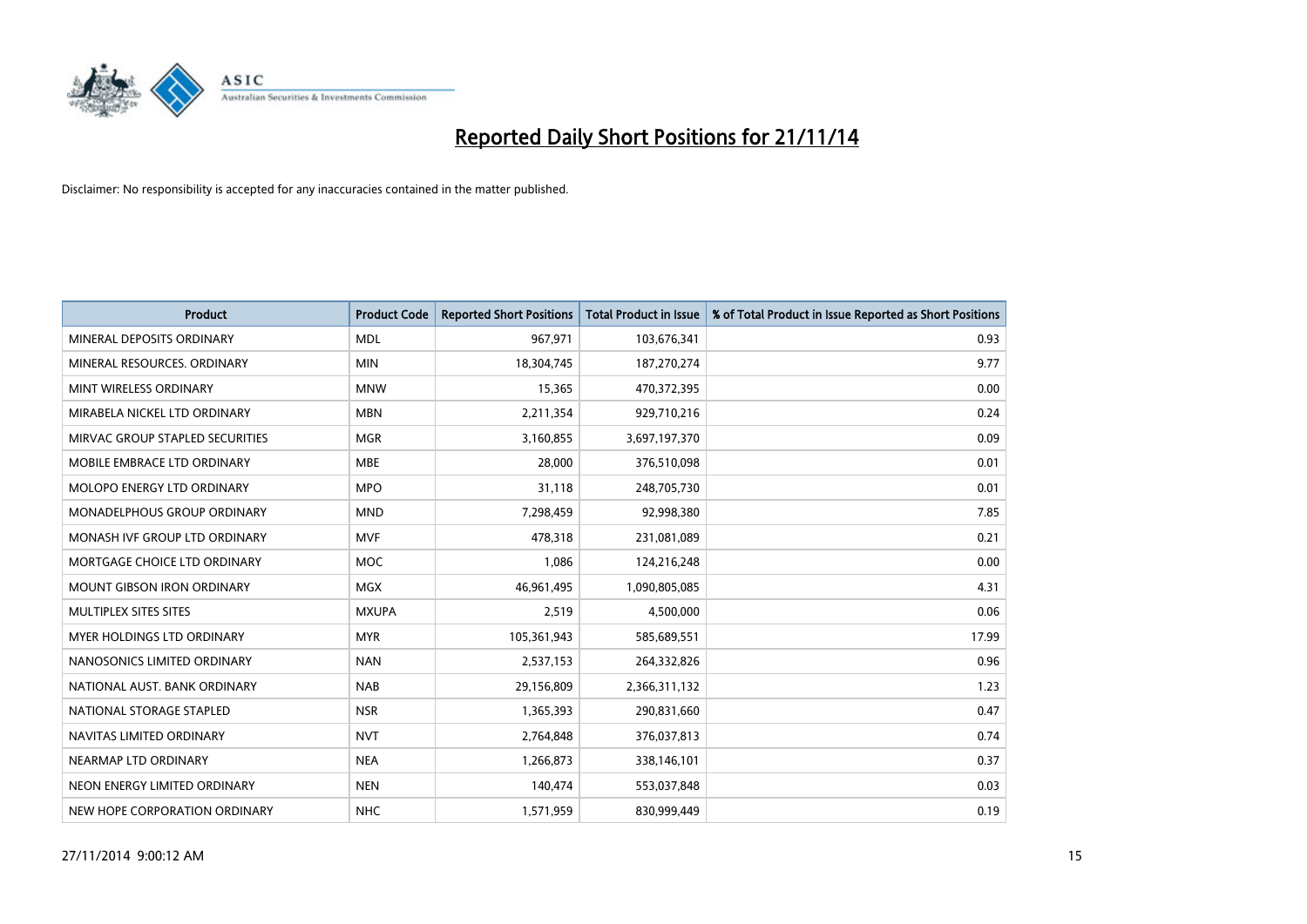

| <b>Product</b>                         | <b>Product Code</b> | <b>Reported Short Positions</b> | <b>Total Product in Issue</b> | % of Total Product in Issue Reported as Short Positions |
|----------------------------------------|---------------------|---------------------------------|-------------------------------|---------------------------------------------------------|
| NEW ZEALAND OIL& GAS ORDINARY          | <b>NZO</b>          | 530,395                         | 421,098,661                   | 0.13                                                    |
| NEWCREST MINING ORDINARY               | <b>NCM</b>          | 10,538,068                      | 766,510,971                   | 1.37                                                    |
| NEWS CORP A NON-VOTING CDI             | <b>NWSLV</b>        | 36,358                          | 2,897,304                     | 1.25                                                    |
| NEWS CORP B VOTING CDI                 | <b>NWS</b>          | 2,567,538                       | 23,258,606                    | 11.04                                                   |
| NEWSAT LIMITED ORDINARY                | <b>NWT</b>          | 4,188,665                       | 643,199,841                   | 0.65                                                    |
| NEXTDC LIMITED ORDINARY                | <b>NXT</b>          | 17,338,710                      | 193,154,486                   | 8.98                                                    |
| NEXUS ENERGY LIMITED ORDINARY          | <b>NXS</b>          | 83.983                          | 1,330,219,459                 | 0.01                                                    |
| NIB HOLDINGS LIMITED ORDINARY          | <b>NHF</b>          | 2,131,965                       | 439,004,182                   | 0.49                                                    |
| NINE ENTERTAINMENT ORDINARY            | <b>NEC</b>          | 13,238,561                      | 940,295,023                   | 1.41                                                    |
| NOBLE MINERAL RES ORDINARY             | <b>NMG</b>          | 2,365,726                       | 666,397,952                   | 0.36                                                    |
| NORTHERN IRON LTD ORDINARY             | <b>NFE</b>          | 11,392                          | 484,405,314                   | 0.00                                                    |
| NORTHERN STAR ORDINARY                 | <b>NST</b>          | 17,315,837                      | 592,256,718                   | 2.92                                                    |
| NOVION PROPERTY GRP STAPLED SECURITIES | <b>NVN</b>          | 19,215,027                      | 3,050,355,727                 | 0.63                                                    |
| NRW HOLDINGS LIMITED ORDINARY          | <b>NWH</b>          | 13,663,798                      | 278,888,011                   | 4.90                                                    |
| NUFARM LIMITED ORDINARY                | <b>NUF</b>          | 8,341,111                       | 264,858,589                   | 3.15                                                    |
| NUPLEX INDUSTRIES ORDINARY             | <b>NPX</b>          | 1,000                           | 198,125,827                   | 0.00                                                    |
| OCEANAGOLD CORP. CHESS DEPOSITARY INT  | <b>OGC</b>          | 1,890,263                       | 301,520,186                   | 0.63                                                    |
| OIL SEARCH LTD ORDINARY                | <b>OSH</b>          | 8,858,830                       | 1,522,692,587                 | 0.58                                                    |
| OM HOLDINGS LIMITED ORDINARY           | OMH                 | 58,082                          | 733,423,337                   | 0.01                                                    |
| ORBIS GOLD LTD ORDINARY                | <b>OBS</b>          | 10.000                          | 249,886,056                   | 0.00                                                    |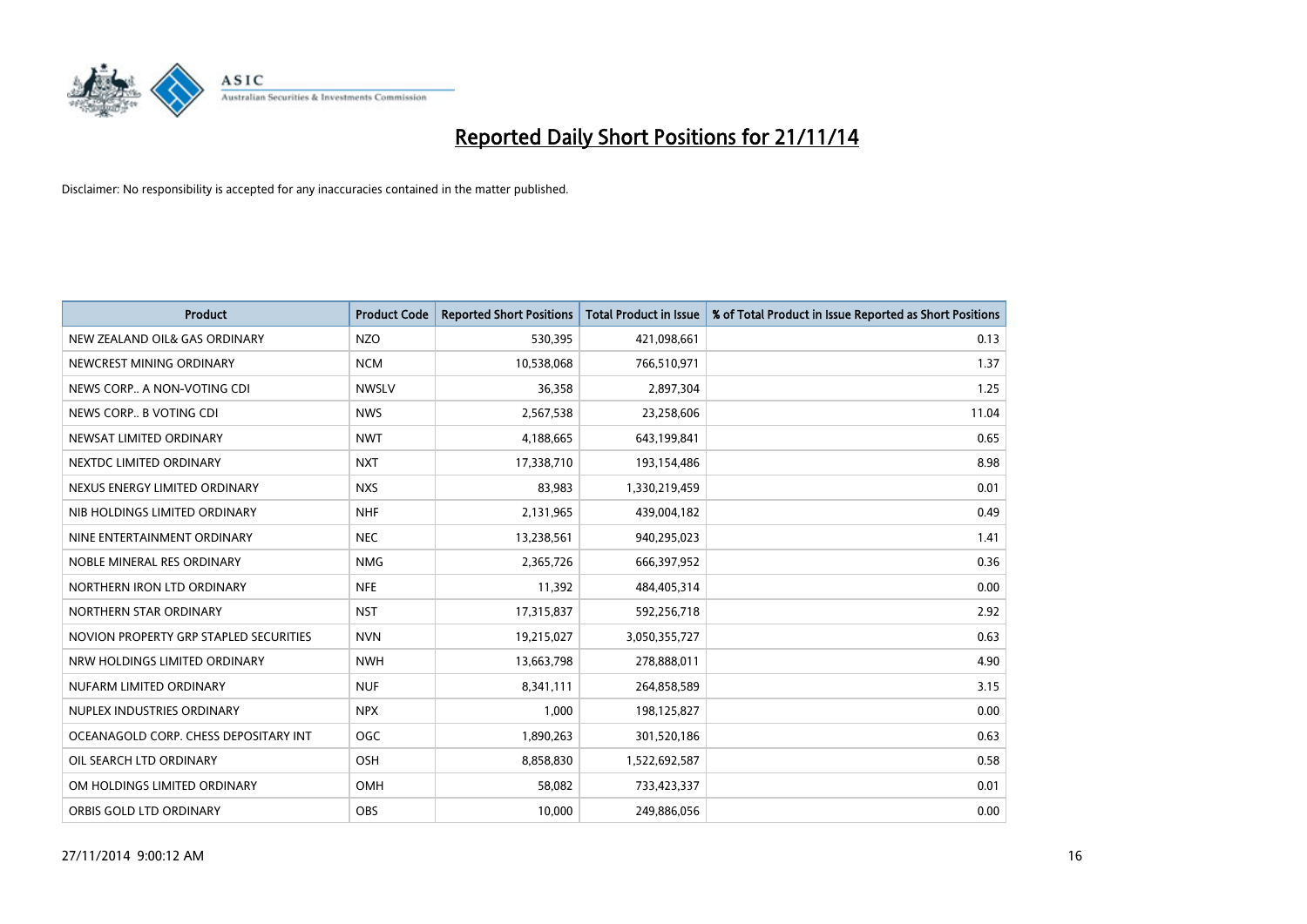

| <b>Product</b>                | <b>Product Code</b> | <b>Reported Short Positions</b> | <b>Total Product in Issue</b> | % of Total Product in Issue Reported as Short Positions |
|-------------------------------|---------------------|---------------------------------|-------------------------------|---------------------------------------------------------|
| ORICA LIMITED ORDINARY        | ORI                 | 19,320,149                      | 372,743,291                   | 5.18                                                    |
| ORIGIN ENERGY ORDINARY        | <b>ORG</b>          | 7,897,579                       | 1,106,302,799                 | 0.71                                                    |
| OROCOBRE LIMITED ORDINARY     | <b>ORE</b>          | 2,516,009                       | 132,041,911                   | 1.91                                                    |
| ORORA LIMITED ORDINARY        | <b>ORA</b>          | 7,193,639                       | 1,206,684,923                 | 0.60                                                    |
| OROTONGROUP LIMITED ORDINARY  | ORL                 | 114,754                         | 40,880,902                    | 0.28                                                    |
| OZ MINERALS ORDINARY          | OZL                 | 7,744,662                       | 303,470,022                   | 2.55                                                    |
| OZFOREX GROUP LTD ORDINARY    | <b>OFX</b>          | 6,886,343                       | 240,000,000                   | 2.87                                                    |
| PACIFIC BRANDS ORDINARY       | <b>PBG</b>          | 68,424,846                      | 917,226,291                   | 7.46                                                    |
| PACT GROUP HLDGS LTD ORDINARY | <b>PGH</b>          | 2,612,267                       | 294,097,961                   | 0.89                                                    |
| PALADIN ENERGY LTD ORDINARY   | <b>PDN</b>          | 107,380,656                     | 965,752,118                   | 11.12                                                   |
| PANAUST LIMITED ORDINARY      | <b>PNA</b>          | 87,395                          | 636,599,496                   | 0.01                                                    |
| PANORAMA SYNERGY LTD ORDINARY | <b>PSY</b>          | 26,067                          | 493,403,798                   | 0.01                                                    |
| PANORAMIC RESOURCES ORDINARY  | PAN                 | 350,990                         | 322,275,824                   | 0.11                                                    |
| PANTERRA GOLD LTD ORDINARY    | PGI                 | 1                               | 846,215,609                   | 0.00                                                    |
| PAPERLINX LIMITED ORDINARY    | <b>PPX</b>          | 44,691                          | 665, 181, 261                 | 0.01                                                    |
| PAPILLON RES LTD ORDINARY     | PIR                 | 17,561                          | 356,976,210                   | 0.00                                                    |
| PATTIES FOODS LTD ORDINARY    | PFL                 | 9,001                           | 139,144,338                   | 0.01                                                    |
| PEET LIMITED ORDINARY         | <b>PPC</b>          | 52,774                          | 474,623,750                   | 0.01                                                    |
| PENINSULA ENERGY LTD ORDINARY | <b>PEN</b>          | 4,000,000                       | 3,438,262,720                 | 0.12                                                    |
| PERPETUAL LIMITED ORDINARY    | PPT                 | 1,190,324                       | 46,574,426                    | 2.56                                                    |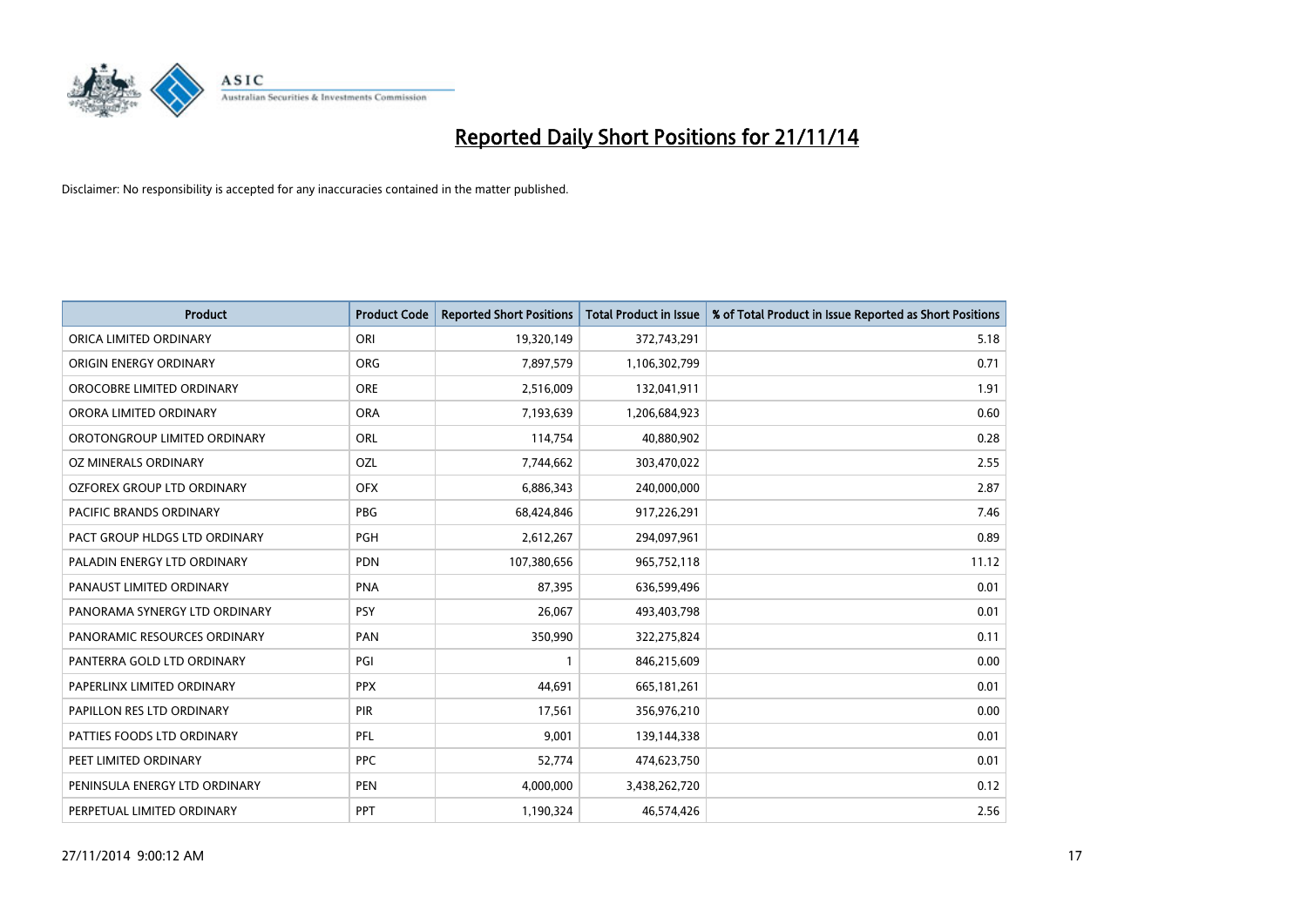

| <b>Product</b>                      | <b>Product Code</b> | <b>Reported Short Positions</b> | <b>Total Product in Issue</b> | % of Total Product in Issue Reported as Short Positions |
|-------------------------------------|---------------------|---------------------------------|-------------------------------|---------------------------------------------------------|
| PERSEUS MINING LTD ORDINARY         | PRU                 | 22,756,170                      | 526,656,401                   | 4.32                                                    |
| PHARMAXIS LTD ORDINARY              | <b>PXS</b>          | 501,000                         | 310,120,349                   | 0.16                                                    |
| PHOSPHAGENICS LTD. ORDINARY         | POH                 | 43,750                          | 1,261,965,957                 | 0.00                                                    |
| PLATINUM ASSET ORDINARY             | <b>PTM</b>          | 2,264,515                       | 581,041,982                   | 0.39                                                    |
| PLATINUM AUSTRALIA ORDINARY         | <b>PLA</b>          | 836,127                         | 504,968,043                   | 0.17                                                    |
| PMP LIMITED ORDINARY                | <b>PMP</b>          | 27,581                          | 323,781,124                   | 0.01                                                    |
| POSEIDON NICK LTD ORDINARY          | POS                 | 1,369,000                       | 605,549,910                   | 0.23                                                    |
| PRANA BIOTECHNOLOGY ORDINARY        | PBT                 | 2,737,533                       | 488,936,960                   | 0.56                                                    |
| PREMIER INVESTMENTS ORDINARY        | <b>PMV</b>          | 279,327                         | 155,900,075                   | 0.18                                                    |
| PRIMA BIOMED LTD ORDINARY           | <b>PRR</b>          | 132,361                         | 1,271,465,443                 | 0.01                                                    |
| PRIMARY HEALTH CARE ORDINARY        | <b>PRY</b>          | 28,143,084                      | 512,130,550                   | 5.50                                                    |
| PRIME MEDIA GRP LTD ORDINARY        | <b>PRT</b>          | 1,410,201                       | 366,330,303                   | 0.38                                                    |
| PROGRAMMED ORDINARY                 | <b>PRG</b>          | 140,126                         | 118,651,911                   | 0.12                                                    |
| PURA VIDA ENERGY NL ORDINARY        | <b>PVD</b>          | 295,144                         | 130,130,698                   | 0.23                                                    |
| <b>QANTAS AIRWAYS ORDINARY</b>      | QAN                 | 24,806,023                      | 2,196,330,250                 | 1.13                                                    |
| OBE INSURANCE GROUP ORDINARY        | <b>OBE</b>          | 19,090,563                      | 1,364,945,301                 | 1.40                                                    |
| <b>QUBE HOLDINGS LTD ORDINARY</b>   | QUB                 | 3,852,685                       | 1,054,428,076                 | 0.37                                                    |
| RAMSAY HEALTH CARE ORDINARY         | <b>RHC</b>          | 487,690                         | 202,081,252                   | 0.24                                                    |
| <b>RCG CORPORATION LTD ORDINARY</b> | <b>RCG</b>          | 251,252                         | 263,808,625                   | 0.10                                                    |
| <b>RCR TOMLINSON ORDINARY</b>       | <b>RCR</b>          | 356,418                         | 139,000,806                   | 0.26                                                    |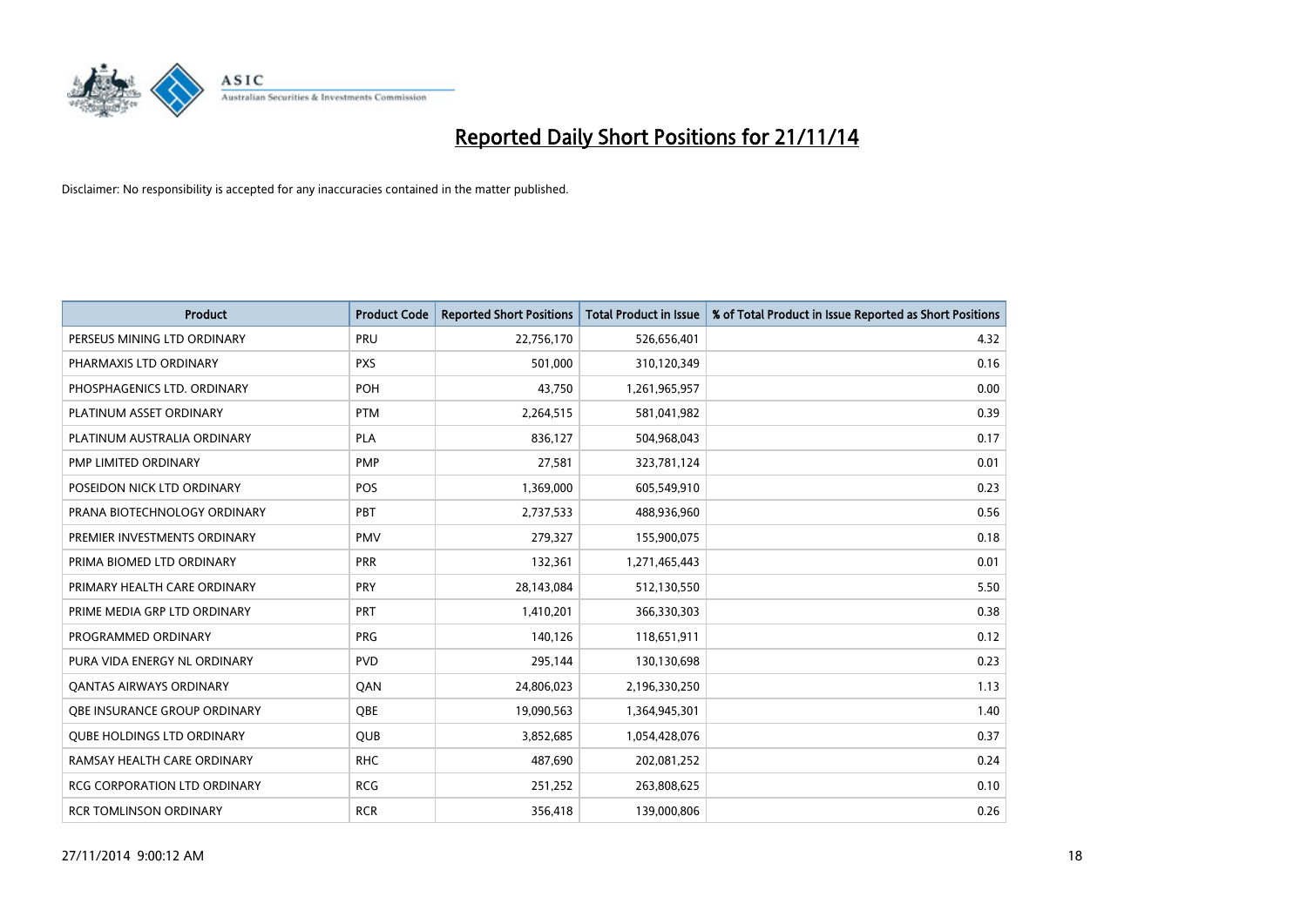

| <b>Product</b>                     | <b>Product Code</b> | <b>Reported Short Positions</b> | <b>Total Product in Issue</b> | % of Total Product in Issue Reported as Short Positions |
|------------------------------------|---------------------|---------------------------------|-------------------------------|---------------------------------------------------------|
| <b>REA GROUP ORDINARY</b>          | <b>REA</b>          | 2,167,314                       | 131,714,699                   | 1.65                                                    |
| RECALL HOLDINGS LTD ORDINARY       | <b>REC</b>          | 4,642,158                       | 313,149,677                   | 1.48                                                    |
| <b>RECKON LIMITED ORDINARY</b>     | <b>RKN</b>          | 1,373,426                       | 112,084,762                   | 1.23                                                    |
| RED 5 LIMITED ORDINARY             | <b>RED</b>          | 174,740                         | 759,451,008                   | 0.02                                                    |
| <b>RED FORK ENERGY ORDINARY</b>    | <b>RFE</b>          | 376,415                         | 501,051,719                   | 0.08                                                    |
| REDBANK ENERGY LTD ORDINARY        | <b>AEJ</b>          | 13                              | 786,287                       | 0.00                                                    |
| <b>REED RESOURCES LTD ORDINARY</b> | <b>RDR</b>          | 2,000                           | 499,453,895                   | 0.00                                                    |
| REGIONAL EXPRESS ORDINARY          | <b>REX</b>          | 46,956                          | 110,154,375                   | 0.04                                                    |
| REGIS HEALTHCARE LTD ORDINARY      | <b>REG</b>          | 765,887                         | 300, 345, 797                 | 0.26                                                    |
| <b>REGIS RESOURCES ORDINARY</b>    | <b>RRL</b>          | 55,880,854                      | 499,781,595                   | 11.18                                                   |
| RESMED INC CDI 10:1                | <b>RMD</b>          | 33,173,760                      | 1,397,522,030                 | 2.37                                                    |
| <b>RESOLUTE MINING ORDINARY</b>    | <b>RSG</b>          | 15,134,955                      | 641,189,223                   | 2.36                                                    |
| RESOURCE GENERATION ORDINARY       | <b>RES</b>          | 1,220                           | 581,380,338                   | 0.00                                                    |
| <b>RETAIL FOOD GROUP ORDINARY</b>  | <b>RFG</b>          | 5,310,357                       | 154,379,893                   | 3.44                                                    |
| REX MINERALS LIMITED ORDINARY      | <b>RXM</b>          | 1,073,293                       | 220,519,784                   | 0.49                                                    |
| RIDLEY CORPORATION ORDINARY        | <b>RIC</b>          | 26,642                          | 307,817,071                   | 0.01                                                    |
| RIO TINTO LIMITED ORDINARY         | <b>RIO</b>          | 5,951,902                       | 435,758,720                   | 1.37                                                    |
| ROC OIL COMPANY ORDINARY           | <b>ROC</b>          | 437,629                         | 687,618,400                   | 0.06                                                    |
| <b>ROX RESOURCES ORDINARY</b>      | <b>RXL</b>          | 5,523,255                       | 849,673,095                   | 0.65                                                    |
| ROYAL WOLF HOLDINGS ORDINARY       | <b>RWH</b>          | 20,249                          | 100,387,052                   | 0.02                                                    |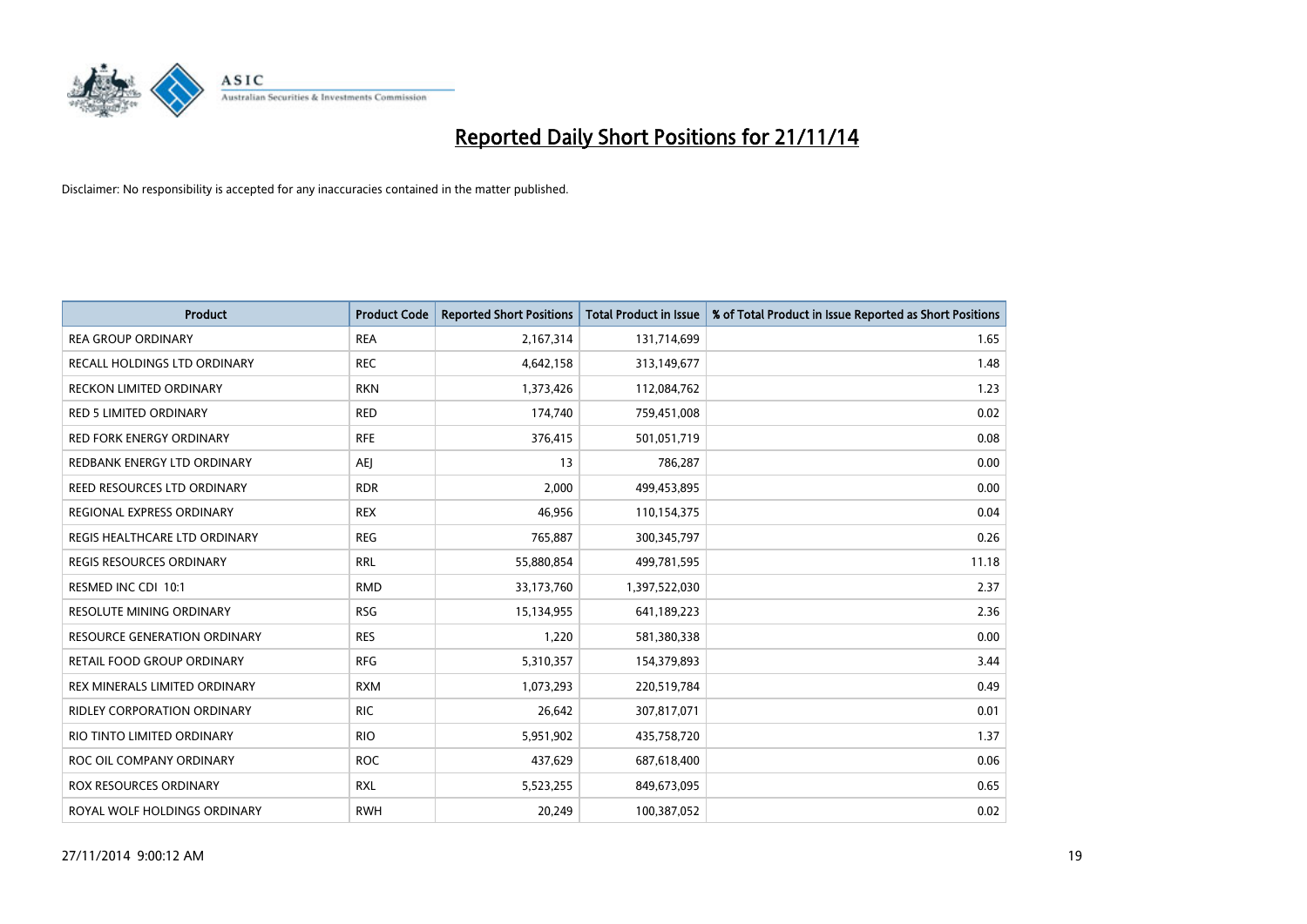

| <b>Product</b>                        | <b>Product Code</b> | <b>Reported Short Positions</b> | <b>Total Product in Issue</b> | % of Total Product in Issue Reported as Short Positions |
|---------------------------------------|---------------------|---------------------------------|-------------------------------|---------------------------------------------------------|
| RUBIK FINANCIAL LTD. ORDINARY         | <b>RFL</b>          | 74,000                          | 359,899,914                   | 0.02                                                    |
| SAI GLOBAL LIMITED ORDINARY           | SAI                 | 863,625                         | 211,726,802                   | 0.41                                                    |
| SALMAT LIMITED ORDINARY               | <b>SLM</b>          | 117,282                         | 159,812,799                   | 0.07                                                    |
| SAMSON OIL & GAS LTD ORDINARY         | SSN                 | 15,084,580                      | 2,837,782,022                 | 0.53                                                    |
| SANDFIRE RESOURCES ORDINARY           | <b>SFR</b>          | 3,792,785                       | 155,950,968                   | 2.43                                                    |
| SANTOS LTD ORDINARY                   | <b>STO</b>          | 8,191,650                       | 982,270,775                   | 0.83                                                    |
| SARACEN MINERAL ORDINARY              | <b>SAR</b>          | 8,860,549                       | 792,784,738                   | 1.12                                                    |
| SCA PROPERTY GROUP STAPLED SECURITIES | SCP                 | 17,270,346                      | 648,628,320                   | 2.66                                                    |
| <b>SCENTRE GRP STAPLED</b>            | <b>SCG</b>          | 22,860,526                      | 5,324,296,678                 | 0.43                                                    |
| SEDGMAN LIMITED ORDINARY              | <b>SDM</b>          | 1,128,550                       | 227,059,277                   | 0.50                                                    |
| SEEK LIMITED ORDINARY                 | <b>SEK</b>          | 11,500,894                      | 342,335,122                   | 3.36                                                    |
| SELECT HARVESTS ORDINARY              | SHV                 | 914,816                         | 70,940,874                    | 1.29                                                    |
| SENEX ENERGY LIMITED ORDINARY         | <b>SXY</b>          | 50,371,406                      | 1,149,657,377                 | 4.38                                                    |
| SERVICE STREAM ORDINARY               | SSM                 | 30                              | 386,389,873                   | 0.00                                                    |
| SEVEN GROUP HOLDINGS ORDINARY         | <b>SVW</b>          | 2,324,533                       | 299,199,240                   | 0.78                                                    |
| SEVEN WEST MEDIA LTD ORDINARY         | SWM                 | 20,519,269                      | 999,160,872                   | 2.05                                                    |
| SEYMOUR WHYTE LTD ORDINARY            | SWL                 | 41,588                          | 87,647,595                    | 0.05                                                    |
| SIGMA PHARMACEUTICAL ORDINARY         | <b>SIP</b>          | 23,054,752                      | 1,108,086,575                 | 2.08                                                    |
| SILEX SYSTEMS ORDINARY                | <b>SLX</b>          | 7,761,119                       | 170,467,339                   | 4.55                                                    |
| SILVER CHEF LIMITED ORDINARY          | SIV                 | 22,248                          | 29,640,865                    | 0.08                                                    |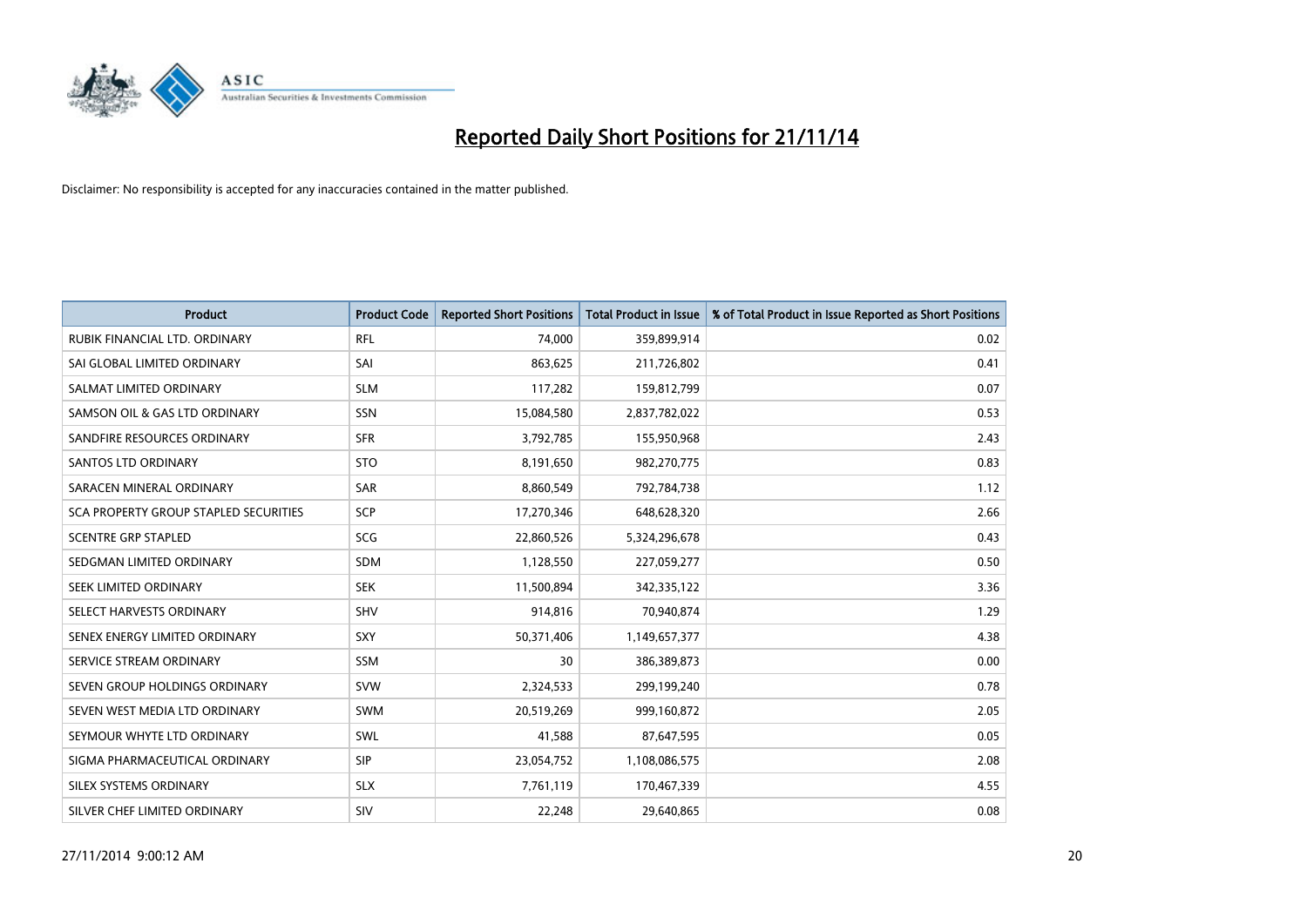

| <b>Product</b>                           | <b>Product Code</b> | <b>Reported Short Positions</b> | <b>Total Product in Issue</b> | % of Total Product in Issue Reported as Short Positions |
|------------------------------------------|---------------------|---------------------------------|-------------------------------|---------------------------------------------------------|
| SILVER LAKE RESOURCE ORDINARY            | <b>SLR</b>          | 25,236,865                      | 503,233,971                   | 5.01                                                    |
| SIMS METAL MGMT LTD ORDINARY             | <b>SGM</b>          | 17,153,660                      | 204,633,630                   | 8.38                                                    |
| SINGAPORE TELECOMM. CHESS DEPOSITARY INT | SGT                 | 1,366,109                       | 122,451,878                   | 1.12                                                    |
| SINO GAS ENERGY ORDINARY                 | <b>SEH</b>          | 9,340,938                       | 1,542,672,358                 | 0.61                                                    |
| SIRIUS RESOURCES NL ORDINARY             | <b>SIR</b>          | 15,694,260                      | 341,438,269                   | 4.60                                                    |
| SIRTEX MEDICAL ORDINARY                  | <b>SRX</b>          | 104,764                         | 56,530,231                    | 0.19                                                    |
| SKILLED GROUP LTD ORDINARY               | <b>SKE</b>          | 6,390,652                       | 235,753,791                   | 2.71                                                    |
| SKY NETWORK ORDINARY                     | <b>SKT</b>          | 11,454,596                      | 389,139,785                   | 2.94                                                    |
| SKYCITY ENT GRP LTD ORDINARY             | <b>SKC</b>          | 7,852,431                       | 587,472,741                   | 1.34                                                    |
| <b>SLATER &amp; GORDON ORDINARY</b>      | SGH                 | 4,106,103                       | 208,695,621                   | 1.97                                                    |
| SMS MANAGEMENT. ORDINARY                 | <b>SMX</b>          | 1,423,913                       | 69,394,537                    | 2.05                                                    |
| SONIC HEALTHCARE ORDINARY                | <b>SHL</b>          | 2,472,192                       | 401,194,056                   | 0.62                                                    |
| SOUL PATTINSON (W.H) ORDINARY            | SOL                 | 27,998                          | 239,395,320                   | 0.01                                                    |
| SPARK INFRASTRUCTURE STAPLED US PROHIBT. | SKI                 | 9,883,080                       | 1,466,360,128                 | 0.67                                                    |
| SPARK NEW ZEALAND ORDINARY               | <b>SPK</b>          | 12,856,202                      | 1,834,767,958                 | 0.70                                                    |
| SPDR 200 FUND ETF UNITS                  | <b>STW</b>          | 181,997                         | 46,846,865                    | 0.39                                                    |
| SPECIALTY FASHION ORDINARY               | <b>SFH</b>          | 96,068                          | 192,236,121                   | 0.05                                                    |
| SPOTLESS GRP HLD LTD ORDINARY            | <b>SPO</b>          | 34,263,856                      | 1,098,290,178                 | 3.12                                                    |
| ST BARBARA LIMITED ORDINARY              | <b>SBM</b>          | 10,464,048                      | 494,269,192                   | 2.12                                                    |
| STARPHARMA HOLDINGS ORDINARY             | SPL                 | 12,433,190                      | 319,008,325                   | 3.90                                                    |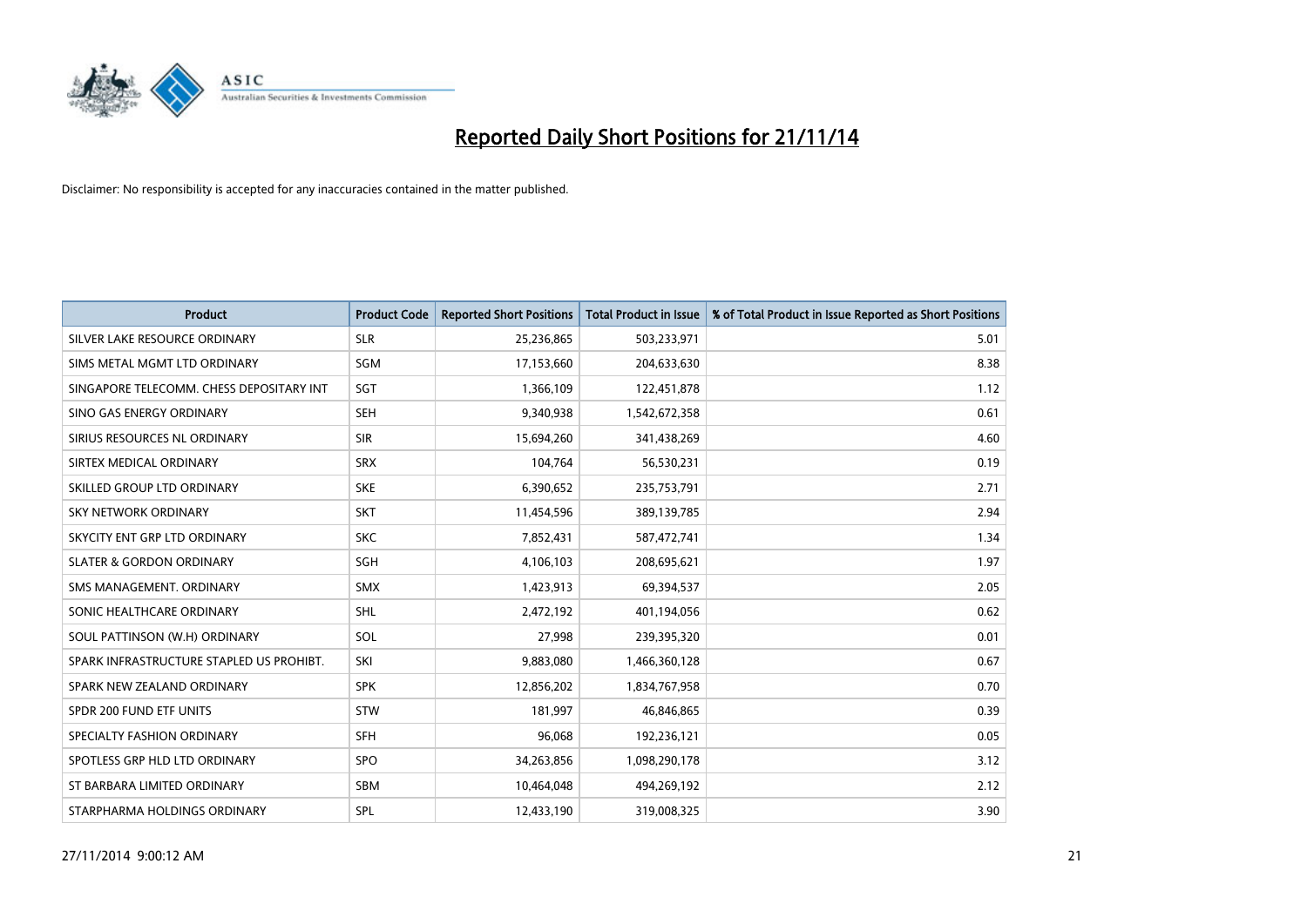

| <b>Product</b>                   | <b>Product Code</b> | <b>Reported Short Positions</b> | <b>Total Product in Issue</b> | % of Total Product in Issue Reported as Short Positions |
|----------------------------------|---------------------|---------------------------------|-------------------------------|---------------------------------------------------------|
| STEADFAST GROUP LTD ORDINARY     | <b>SDF</b>          | 19,981,040                      | 503,352,992                   | 3.97                                                    |
| STHN CROSS MEDIA ORDINARY        | <b>SXL</b>          | 38,815,390                      | 731,319,622                   | 5.31                                                    |
| STOCKLAND UNITS/ORD STAPLED      | SGP                 | 8,067,767                       | 2,348,746,744                 | 0.34                                                    |
| STRAITS RES LTD. ORDINARY        | <b>SRQ</b>          | 20,370                          | 1,217,730,293                 | 0.00                                                    |
| STRIKE ENERGY LTD ORDINARY       | <b>STX</b>          | 4,000                           | 833,330,946                   | 0.00                                                    |
| STW COMMUNICATIONS ORDINARY      | SGN                 | 3,591,249                       | 409,699,000                   | 0.88                                                    |
| SUNCORP GROUP LTD ORDINARY       | <b>SUN</b>          | 6,711,959                       | 1,286,600,980                 | 0.52                                                    |
| SUNDANCE ENERGY ORDINARY         | <b>SEA</b>          | 1,426,353                       | 549,207,339                   | 0.26                                                    |
| SUNDANCE RESOURCES ORDINARY      | SDL                 | 82,187,775                      | 3,082,028,456                 | 2.67                                                    |
| SUNLAND GROUP LTD ORDINARY       | <b>SDG</b>          | 99,817                          | 181,710,087                   | 0.05                                                    |
| SUPER RET REP LTD ORDINARY       | SUL                 | 15,853,070                      | 196,897,430                   | 8.05                                                    |
| SWICK MINING ORDINARY            | <b>SWK</b>          | 50,000                          | 216,729,450                   | 0.02                                                    |
| SYD AIRPORT STAPLED US PROHIBIT. | <b>SYD</b>          | 32,481,370                      | 2,216,216,041                 | 1.47                                                    |
| SYRAH RESOURCES ORDINARY         | <b>SYR</b>          | 5,554,032                       | 164,135,076                   | 3.38                                                    |
| TABCORP HOLDINGS LTD ORDINARY    | <b>TAH</b>          | 17,016,812                      | 765,652,364                   | 2.22                                                    |
| TAP OIL LIMITED ORDINARY         | <b>TAP</b>          | 51,446                          | 243,186,639                   | 0.02                                                    |
| TASSAL GROUP LIMITED ORDINARY    | <b>TGR</b>          | 118,580                         | 146,897,115                   | 0.08                                                    |
| <b>TATTS GROUP LTD ORDINARY</b>  | <b>TTS</b>          | 28,194,984                      | 1,445,759,948                 | 1.95                                                    |
| <b>TECHNOLOGY ONE ORDINARY</b>   | <b>TNE</b>          | 1,233,134                       | 308,796,455                   | 0.40                                                    |
| TELECOM CORPORATION ORDINARY     | <b>TEL</b>          | 143,714                         | 1,828,530,844                 | 0.01                                                    |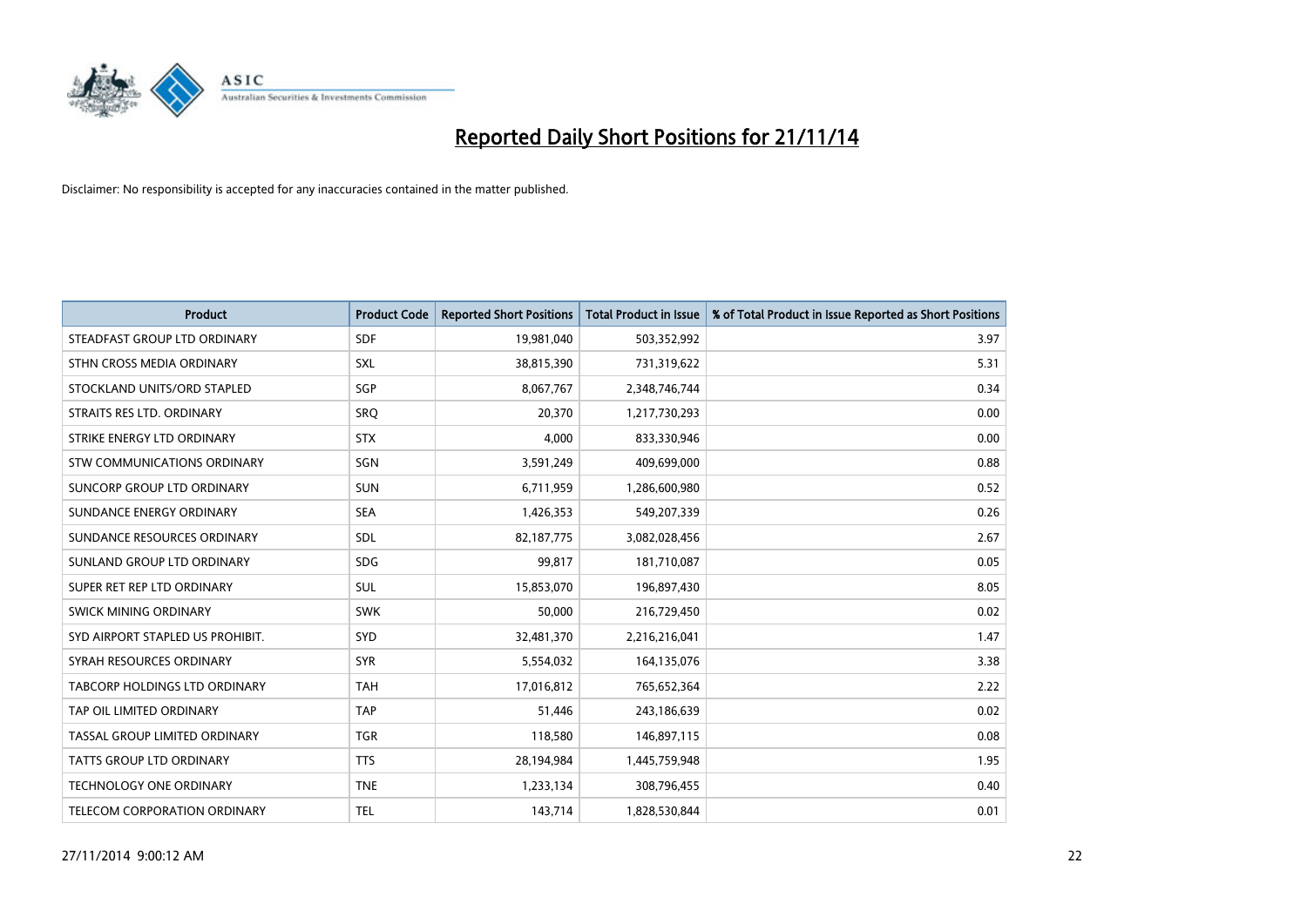

| <b>Product</b>                       | <b>Product Code</b> | <b>Reported Short Positions</b> | <b>Total Product in Issue</b> | % of Total Product in Issue Reported as Short Positions |
|--------------------------------------|---------------------|---------------------------------|-------------------------------|---------------------------------------------------------|
| TELSTRA CORPORATION, ORDINARY        | <b>TLS</b>          | 42,601,882                      | 12,225,655,836                | 0.35                                                    |
| TEN NETWORK HOLDINGS ORDINARY        | <b>TEN</b>          | 132,912,835                     | 2,630,984,596                 | 5.05                                                    |
| TERANGA GOLD CORP CDI 1:1            | <b>TGZ</b>          | 360,655                         | 72,850,029                    | 0.50                                                    |
| TFS CORPORATION LTD ORDINARY         | <b>TFC</b>          | 8,982,786                       | 325,267,408                   | 2.76                                                    |
| THE REJECT SHOP ORDINARY             | <b>TRS</b>          | 2,097,012                       | 28,844,648                    | 7.27                                                    |
| THINK CHILDCARE EDU ORDINARY         | <b>TNK</b>          | 437,238                         | 39,600,000                    | 1.10                                                    |
| THORN GROUP LIMITED ORDINARY         | <b>TGA</b>          | 4,622                           | 150,634,985                   | 0.00                                                    |
| <b>TIGER RESOURCES ORDINARY</b>      | <b>TGS</b>          | 16,729,255                      | 1,143,541,406                 | 1.46                                                    |
| TNG LIMITED ORDINARY                 | <b>TNG</b>          | 326,580                         | 609,783,834                   | 0.05                                                    |
| TOLL HOLDINGS LTD ORDINARY           | <b>TOL</b>          | 20,956,628                      | 717,437,878                   | 2.92                                                    |
| TORO ENERGY LIMITED ORDINARY         | <b>TOE</b>          | 30,557                          | 1,567,784,418                 | 0.00                                                    |
| TOX FREE SOLUTIONS ORDINARY          | <b>TOX</b>          | 1,902,904                       | 133,752,359                   | 1.42                                                    |
| TPG TELECOM LIMITED ORDINARY         | <b>TPM</b>          | 10,521,291                      | 793,808,141                   | 1.33                                                    |
| <b>TRADE ME GROUP ORDINARY</b>       | <b>TME</b>          | 5,761,676                       | 396,913,549                   | 1.45                                                    |
| TRANSFIELD SERVICES ORDINARY         | <b>TSE</b>          | 7,443,980                       | 512,457,716                   | 1.45                                                    |
| TRANSPACIFIC INDUST, ORDINARY        | <b>TPI</b>          | 28,293,097                      | 1,579,648,778                 | 1.79                                                    |
| TRANSURBAN GROUP TRIPLE STAPLED SEC. | <b>TCL</b>          | 22,218,074                      | 1,906,390,878                 | 1.17                                                    |
| TREASURY GROUP ORDINARY              | <b>TRG</b>          | 27,079                          | 23,697,498                    | 0.11                                                    |
| TREASURY WINE ESTATE ORDINARY        | <b>TWE</b>          | 10,937,134                      | 651,261,403                   | 1.68                                                    |
| TRITON MIN LTD ORDINARY              | <b>TON</b>          | 97,232                          | 310,101,731                   | 0.03                                                    |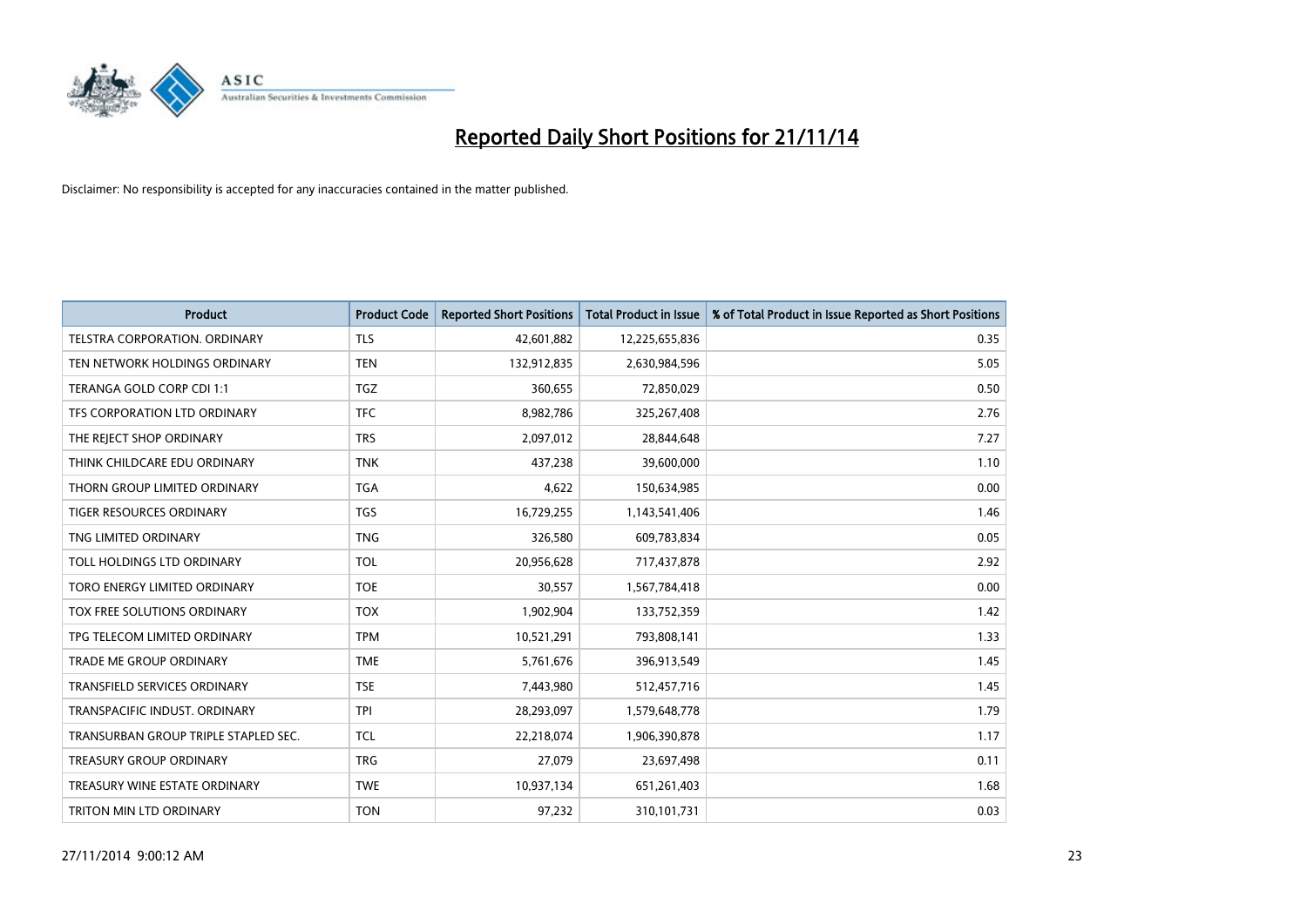

| <b>Product</b>                     | <b>Product Code</b> | <b>Reported Short Positions</b> | <b>Total Product in Issue</b> | % of Total Product in Issue Reported as Short Positions |
|------------------------------------|---------------------|---------------------------------|-------------------------------|---------------------------------------------------------|
| TROY RESOURCES LTD ORDINARY        | <b>TRY</b>          | 6,051,475                       | 195,265,161                   | 3.10                                                    |
| UGL LIMITED ORDINARY               | <b>UGL</b>          | 20,989,959                      | 166,511,240                   | 12.61                                                   |
| UNILIFE CORPORATION CDI 6:1        | <b>UNS</b>          | 315,000                         | 275,193,858                   | 0.11                                                    |
| UNITY MINING LTD ORDINARY          | <b>UML</b>          | 319,871                         | 1,133,122,711                 | 0.03                                                    |
| <b>UXC LIMITED ORDINARY</b>        | <b>UXC</b>          | 983,571                         | 329,731,446                   | 0.30                                                    |
| <b>VEDA GROUP LTD ORDINARY</b>     | <b>VED</b>          | 12,230,655                      | 842,055,406                   | 1.45                                                    |
| <b>VENTURE MINERALS ORDINARY</b>   | <b>VMS</b>          | 238,000                         | 287,320,170                   | 0.08                                                    |
| VILLAGE ROADSHOW LTD ORDINARY      | <b>VRL</b>          | 717,269                         | 159,509,459                   | 0.45                                                    |
| VIRGIN AUS HLDG LTD ORDINARY       | <b>VAH</b>          | 48,669,880                      | 3,524,912,131                 | 1.38                                                    |
| <b>VIRTUS HEALTH LTD ORDINARY</b>  | <b>VRT</b>          | 4,368,826                       | 79,885,938                    | 5.47                                                    |
| VISION EYE INSTITUTE ORDINARY      | <b>VEI</b>          | 1,586,666                       | 178,737,431                   | 0.89                                                    |
| <b>VOCATION LTD ORDINARY</b>       | <b>VET</b>          | 9,608,672                       | 230,000,000                   | 4.18                                                    |
| <b>VOCUS COMMS LTD ORDINARY</b>    | <b>VOC</b>          | 504,851                         | 104,803,018                   | 0.48                                                    |
| WAM CAPITAL LIMITED ORDINARY       | <b>WAM</b>          | 24,052                          | 345,405,201                   | 0.01                                                    |
| WARRNAMBOOL CHEESE ORDINARY        | <b>WCB</b>          | 19                              | 56,098,797                    | 0.00                                                    |
| <b>WATPAC LIMITED ORDINARY</b>     | <b>WTP</b>          | 1,072,142                       | 189,258,397                   | 0.57                                                    |
| <b>WDS LIMITED ORDINARY</b>        | <b>WDS</b>          | 442,744                         | 144,740,614                   | 0.31                                                    |
| <b>WEBJET LIMITED ORDINARY</b>     | <b>WEB</b>          | 952,943                         | 79,397,959                    | 1.20                                                    |
| <b>WESFARMERS LIMITED ORDINARY</b> | <b>WES</b>          | 5,396,767                       | 1,143,274,951                 | 0.47                                                    |
| WESTERN AREAS LTD ORDINARY         | <b>WSA</b>          | 17,802,923                      | 232,580,131                   | 7.65                                                    |